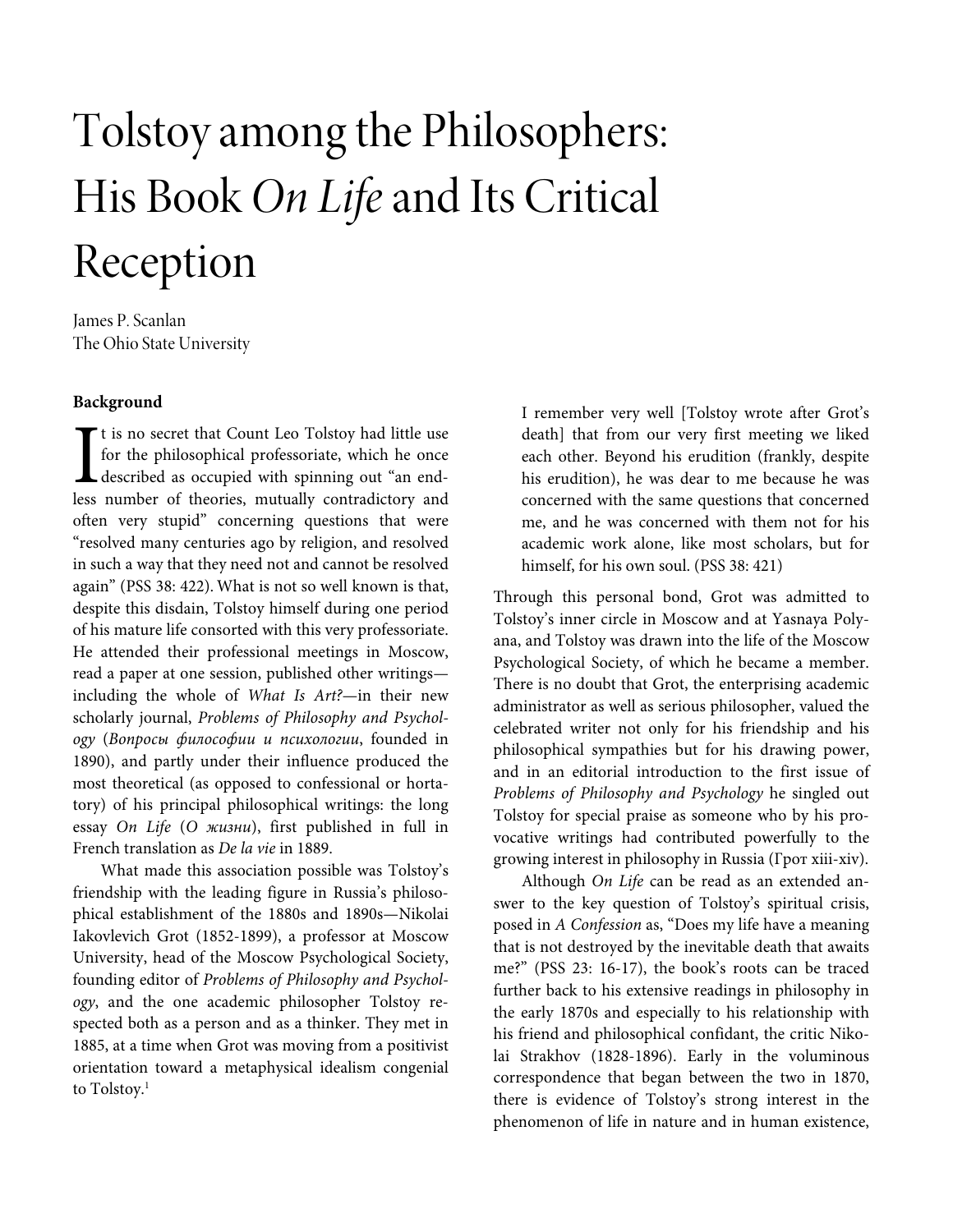along with the associated topics of death and inanimate existence. Strakhov had written about such topics in his first book, Letters on Organic Life (1858), from an antimaterialist position that appealed to Tolstoy. In 1872 Tolstoy was much taken with Strakhov's later book The World as a Whole, which he studied intently; he reported to Strakhov that he himself was particularly interested in the questions raised in the book, especially the question of "the difference between the organic [animate] and the inorganic [inanimate]" spheres of existence (Donskov 1: 244).

Tolstoy's reflections on such matters continued until eventually, in 1875-1876, he produced his first substantial text on the subject, in the form of an attachment to an 1876 letter to Strakhov that he dubbed his "philosophical letter."<sup>2</sup>

The dozen years following 1875 were a time of extraordinary ferment and productivity in Tolstoy's life, beginning with the publication of Anna Karenina and encompassing his attraction to and repudiation of Orthodoxy; his general spiritual crisis; the writing of A Confession, Critique of Dogmatic Theology, What I Believe, and The Death of Ivan Ilyich; the serious illness that precipitated a return to questions of life and death; and finally the beginning of his association with Grot and the Moscow Psychological Society.

In addition to attending (when in Moscow) public readings of papers by his fellow Society members, Tolstoy often met with Grot privately or in small groups to discuss their writings. On February 10, 1887, for example, Grot writes that Tolstoy read to him his reflections on "the immortality of reason"—musings on life and death that had occupied him since his illness the previous summer (Гусев 657). After a month of intense additional work on what he had earlier called his "metaphysical twaddle" (Никифоров 751), Tolstoy presented his ideas as a paper entitled "The Concept of Life" to a large and keenly interested audience at a meeting of the Moscow Psychological Society on March 14, 1887.<sup>3</sup>

After the talk, encouraged by Grot and others, Tolstoy began to expand and revise his text with an eye to producing a book for a broader public. For the remainder of 1887, as his and his wife's letters and diaries testify, he worked tirelessly on the manuscript to the exclusion of all other writing. He wrote in May that the work was becoming "ever clearer and more important"; in June, that it "joyfully absorbs" him (Гусев 670-671). Nor did rewriting stop when the "final" draft in 35 chapters was sent to the printers in Moscow. With much help from Grot, whom Tolstoy charged with guiding the book through the proof stage (and improving his style where needed), he continued to modify his text significantly, in part to make it more accessible to the general reader. In December, before pronouncing the work "completely done," he told his friend and follower V. G. Chertkov that he had rewritten the final chapters "about thirty times" (Гусев 681-682). By the end of the year, printing had begun and the book, entitled On Life, was submitted to the censors, secular and ecclesiastical, for approval.

Regrettably, but not unexpectedly, the book was "categorically banned" by the ecclesiastical censorship committee. The committee's report stated that the work was guided "not by the divine word, but solely and exclusively by human reason," that it would inspire disbelief in Church dogmas, and that it denigrated love for the fatherland (Гусев 686). Accordingly, in April of 1888 distribution of the book was halted, and all sixhundred copies already printed were ordered confiscated. By that time, however, Tolstoy's wife had completed the French translation of the text under the title De la vie, and preparations were underway to publish it abroad; it appeared in March 1889 in Paris. Portions of the original Russian text were published successfully in Russian periodicals as early as 1889, but the first full Russian-language edition of the text (aside from some samizdat distribution) was not published until 1891, and then not in Russia but in Switzerland (Никифоров 784-786).

Although On Life attracted considerable attention in the Russian philosophical community (as well as in the circle of devoted Tolstoyans) in the late 1880s and 1890s, it did not have the lasting appeal of My Confession or The Kingdom of God Is Within You, to name only two of the writer's more vivid expressions of his world view. Its avoidance of controversial topics like sex and anarchism may have been partly responsible, though probably more important was its "academic" origin and purpose, which muted Tolstoy's characteristic hortatory stance from the beginning. In the Tolstoy household, the work was always called the "philosophical" article.<sup>4</sup> Still another possible source of the relative neglect of On Life, especially among readers in the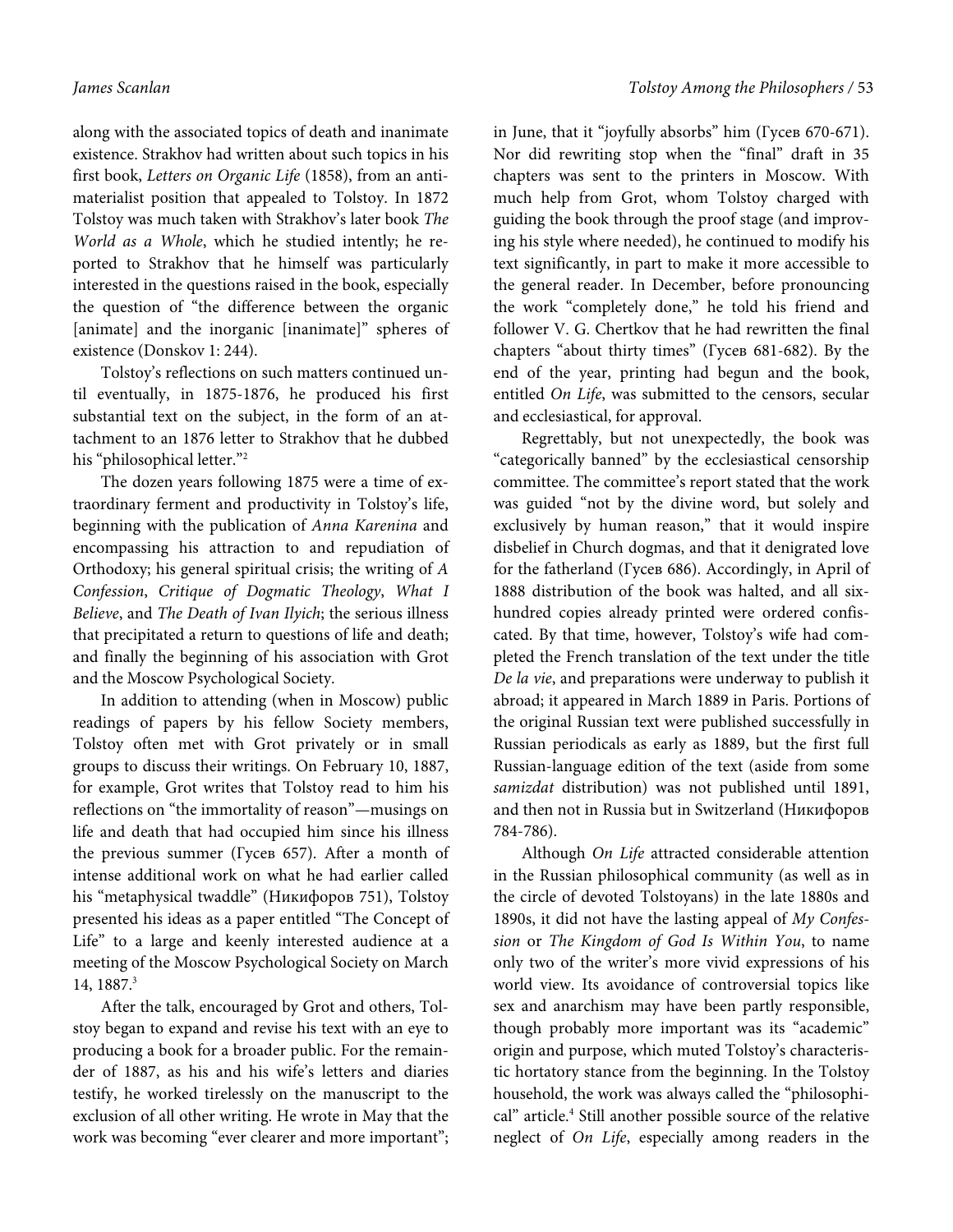English-speaking world, was Aylmer Maude's illinformed remark in his widely read Life of Tolstoy to the effect that the manuscript of On Life had not had the benefit of "repeated and careful scrutiny and correction" (2: 229).

Even Maude, however, recognized the significance of the work, and in recent decades scholars have increasingly emphasized its central place in Tolstoy's philosophy, characterizing it variously as "the best exposition of Tolstoy's metaphysics" (Walicki 332), "his best philosophical work" (Gustafson 91), and his "most philosophical work" (Jahn 93).<sup>5</sup> Tolstoy himself, asked in 1889 which of his books he considered the most important, could not decide between What I Believe and On Life (Никифоров 779). Clearly, the work, conceived initially for an audience of philosophers and focused on ultimate questions, is a fit subject for gauging the character and quality of Tolstoy's philosophical thought and examining the reactions of the Russian academic community of his day to the figure of Leo Tolstoy the philosopher.

The next section of this paper will lay out and analyze the philosophical position presented in On Life, while the final section will describe and assess the reaction to the book on the part of the prominent Russian philosophers who wrote about it.

### **Tolstoy's Philosophical Position in On Life**

In On Life, as in his earlier reflections on the subject, Tolstoy begins with a critique of the scientific approach to life as a biological phenomenon to be understood by a study of its origins. Evolutionary theory and other dramatic advances in the biological sciences in the last quarter of the nineteenth century had captured the imagination of Russian intellectuals no less than others, but Tolstoy contends that scientists, by stressing origins, are doing violence to accepted usage—violence that conceals from people "the principal question of life." When they speak of "the origin of life from the play of physical, mechanical powers," he argues, they are "departing further and further from its basic meaning" (318, 322).<sup>6</sup> He, on the other hand, claims to be using the term "life" in the sense "in which everyone understands it" (320). This is what he calls its "central" meaning, and he argues that it is incumbent on a writer to use every word to mean "what everyone alike unquestionably means, and not some conception or other

that he needs but that in no way agrees with the basic conception known to all" (318).

When Tolstoy comes to specifying this meaning in On Life, however, the stipulations he immediately introduces into the definition are such as to make the conception far more one he needs than one known to all. For the "life" that interests him is not the popular understanding of life as the history of a particular animal or plant from birth to death, or the scientific conception of a biological process marked by metabolism, growth, and response to stimuli. He views life, rather, from an idealist standpoint, regarding it not as a material process taking place in space and time but a non-spatiotemporal, mental or (to use his favorite designation) "conscious" process known to human beings through introspection only. This, of course, rules out the application of the term to the vast range of nonhuman and non-conscious entities in the natural world, including, he writes, "the cells of which my body is composed" (318).

Further, adding a strong ethical component to his definition, Tolstoy stipulates that the consciousness in question must be morally discriminating, in the sense of being able to distinguish good from evil. On this basis, he refuses to accept the scientific notion that life could be present in "regions where I can see neither good not evil" (319). It is this matter of moral discrimination that Tolstoy had in mind when he spoke of the "principal question" that is "concealed" by scientists' usage of the term. Suppose, he says, that science had discovered everything it was capable of knowing about the origin of human mental events. Would there not remain the critical question of how I should lead my life (322-23)? The "principal question" for me as a human being, in other words, is not the factual question of what the sources of my life are but the normative question of what I should do, of how that life should be conducted. Indeed, Tolstoy adopts in On Life the surprisingly existentialist stance of contending that human life consists "solely" of decisions as to how one should act in particular situations (352).

Finally, to be called living, according to Tolstoy, the individual must be actively engaged in pursuing the good that reason commands him to seek. "In fact," he writes, "I cannot imagine life as anything but a striving to move from evil toward good" (319). Individuals who are truly alive are those who are not only aware of but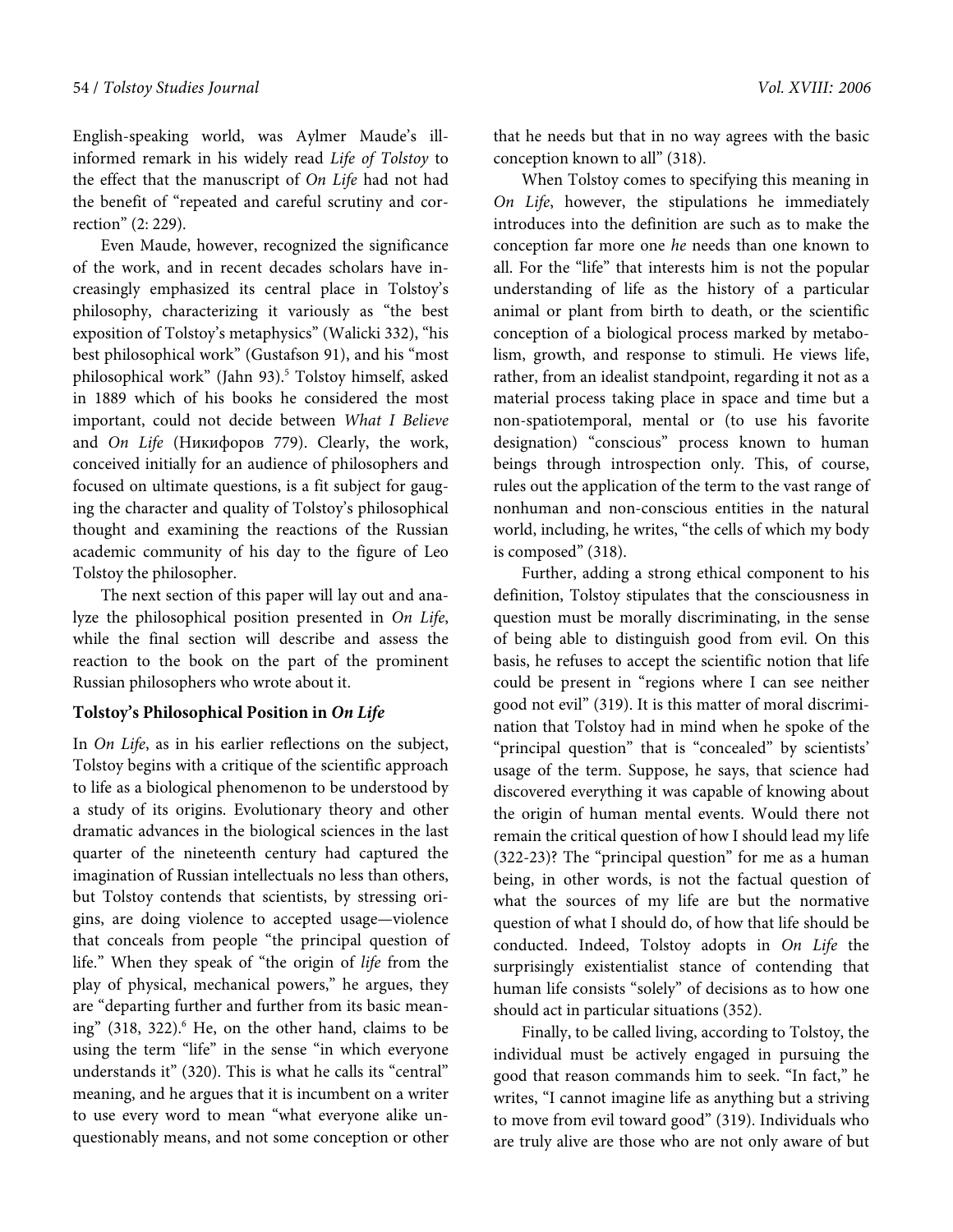are following the normative dictates made known to them introspectively by what he calls "rational consciousness." Here, then, is Tolstoy's summation of his rich but thoroughly idiosyncratic conception of the "central" meaning of life:

The true life of man…consists in striving toward the good, which is attainable by the subjection of one's person to the law of reason. Neither reason nor the degree of his subjection to it is defined by either space or time. True human life takes place outside space and time. (363)

The full significance of Tolstoy's conception of life, however, does not become evident until we specify what, exactly, is meant by the "subjection" of the person to the "law of reason." It could mean no more than simply being obedient to the moral law, in the sense of observing it as one observes a civil or criminal law. But for Tolstoy, what the "law of reason" commands in the moral sphere is such that "subjection of one's person" takes on a far stronger meaning: It means the strict subordination of personal, individual desires and interests to the good of humanity as a whole; selfishness of every sort must be replaced by favoring the wellbeing of others (348-49). Failure to do so is to live according to what Tolstoy (following Dostoevsky) calls "the law of personality" (закон личности)—the principle of the primacy of the personal self (or "animal personality," as Tolstoy sometimes calls it).<sup>7</sup> The "law of reason" requires nothing less than the renunciation of the personal self: "The ever-increasing renunciation of one's person and the transference of the purpose of activity from oneself to other beings constitutes the entire forward movement of humanity" (374). In a memorable set of images, Tolstoy expresses pity for

the unfortunate people [who] do not suspect that the coarsest Indian, standing on one leg for years solely in the name of renouncing personal good for the sake of Nirvana, is incomparably more of a living man than they, the bestialized people of our modern European society, tearing all over the globe on railroads, exhibiting their brutish condition with electric lights and trumpeting it to the whole world by telegraph and telephone.

The Indian, he explains, "has understood that there is a contradiction between personal life and rational life, and he resolves it as best he knows how" (379).

To the immoral "law of personality," Dostoevsky had opposed the "law of love," meaning the fundamental Christian commandment, "Love thy neighbor as thyself." Tolstoy's "law of reason" (which he, too, sometimes calls "the law of love") plays a comparable role in his ethical system, but with one striking difference: It makes a far stricter demand on the individual than Dostoevsky's principle does, for it requires that we show not equal but greater love for our neighbors. "The good is possible for you," he tells his readers, "only when all creatures love each other more than themselves" (370). Tolstoy's very definition of "love," which he considers the affective counterpart of "rational consciousness" and to which he devotes several chapters, shows the self-effacing extreme to which his conception of morality extends. "Love," he writes, "is the *preference* for other beings over oneself" (390; italics added); and, still more clearly, "Love is love only when it is the sacrifice of oneself" (392; italics added). Dostoevsky, for his part, had singled out acts of extreme selfdenial such as giving one's life for another as worthy of uncommon moral praise, but Tolstoy saw them as an ordinary moral obligation: "The renunciation of personal good is not a special merit, not an exploit," he wrote, "but a necessary condition of the life of man" (364). "Transference of the object of activity from oneself to other beings" is for Tolstoy a formula for full self-renunciation (374). This self-sacrificial, zero-sum conception of altruism is what distinguishes Tolstoy's interpretation of Christian love from other interpretations, and nowhere is it presented more baldly than in On Life.

In calling his supreme moral principle "the law of reason" (закон разума), Tolstoy is displaying an epistemological departure from his fellow Russian writer as well: the mature Dostoevsky did not believe that reason could establish the truth of fundamental value judgments. Earlier in life Dostoevsky did see "conscience" (which he considered a kind of rational intuition) as a veridical voice within us. But later he became convinced that when two consciences clash, there is no rational way to choose between them; the only recourse is to religious faith. Tolstoy's response in On Life is that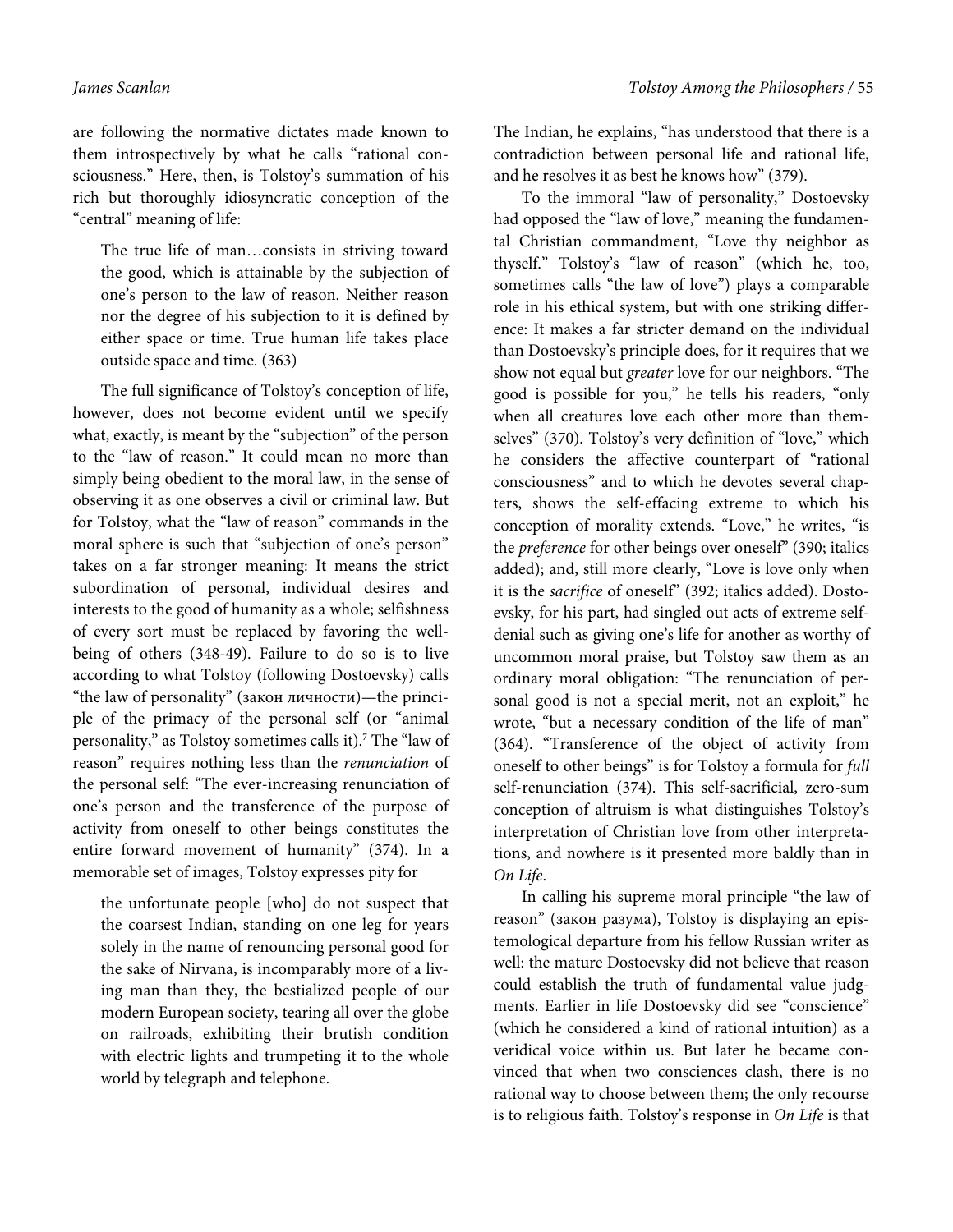since there are clashing *faiths* as well, the ultimate recourse must be to reason:

Man always cognizes everything through reason, not through faith. One might be deceived and maintain that he cognizes through faith and not through reason. But as soon as a person knows two faiths and sees people who confess another faith as he confesses his own, it is unavoidably necessary for him to decide the matter by reason. (439)

Tolstoy believed that in On Life he himself was doing just that; the censorship committee was right when it found that he sought to build his case not on "the divine word" but on human reason. As to what exactly this "reason" is, however, Tolstoy is far from clear, as his critics would point out. At first he argues that the concept cannot be defined because it is a primitive notion on which all our thinking is based. But he goes on to say that actually we do not need a definition because we all know reason intuitively; it is what we know "most truly and earliest of all" (348). It is on this basis that Tolstoy holds reason to be "the highest capacity of man" (340), and in the book he develops an epistemology congruent with his anti-materialist metaphysics—an epistemology that views reason as the foundation, the ultimate warrant, of all knowledge.

A key passage in Tolstoy's statement of his rationalistic foundationalism is found in Chapter 10 of On Life:

Everything we know in the world, we know only because what we cognize is in conformity with the laws of this reason, which are indubitably known to us […]. For man, reason is the law according to which his life is conducted […]. And the law that we know in ourselves as the law of our life is the very same law according to which all the external phenomena of the world take place […]. Everything we know of the world is simply the manifestation to us of the subjection to the laws of reason that takes place outside us in the heavenly bodies, the animals, the plants, throughout the world. In the external world we see this subjection to the law of reason; in ourselves we know this law as what we ourselves must fulfill. (348)

This blurring of the distinction between normative and descriptive laws is not an isolated confusion but a

serious attempt by Tolstoy to identify moral necessity with natural necessity through the concept of a pervasive "reason" that rules the universe. He is not necessarily saying that there is a creator God or other divine force that has fashioned the material structure of the universe and the intellectual structure of the human mind in such a way that the latter mirrors the former (a common presupposition of rationalist epistemologies), but he is clearly assuming that the material world and human consciousness are spiritually akin in their common subjection to this undefined "reason." Unfortunately, however, the foundational structure he is attempting to erect on this kinship is left completely undeveloped in On Life. To say as he does that "everything we know in the world, we know only because what we cognize is in conformity with the laws of this reason, which are indubitably known to us" provides no explanation whatever of how we know scientific laws, for example. Surely it is not the case that we know Boyle's law of gases because it is in conformity with the rational consciousness of our moral duty, whatever

However incomplete is Tolstoy's attempt to explain his foundationalist thesis, it is clear that he believes he can rely on the intuitions of the rational consciousness not only to assert the indubitable truth of the moral law but to ground all our knowledge, and accordingly he appeals to these intuitions in dealing with other philosophical questions as well, including in particular questions of death and suffering, both of which have long troubled thinkers seeking to find a rational meaning or purpose in human life. His discussion of suffering in the final two chapters of the book was largely ignored by his critics, but his treatment of death stimulated much comment.

meaning we might give to such "conformity."

In his provocative discussion of death, Tolstoy begins with the paradoxical statement "There is no death" and proceeds to call human immortality "indubitable" (398, 423). These are not offhand remarks but moments in a complex but also highly fanciful line of argumentation that reads more like myth than philosophy. Its core contention, based on Tolstoy's conception of personal identity, is that although bodily death is an undoubted reality, the individual's true self is an immaterial, timeless entity that existed before its incarnation and is indestructible.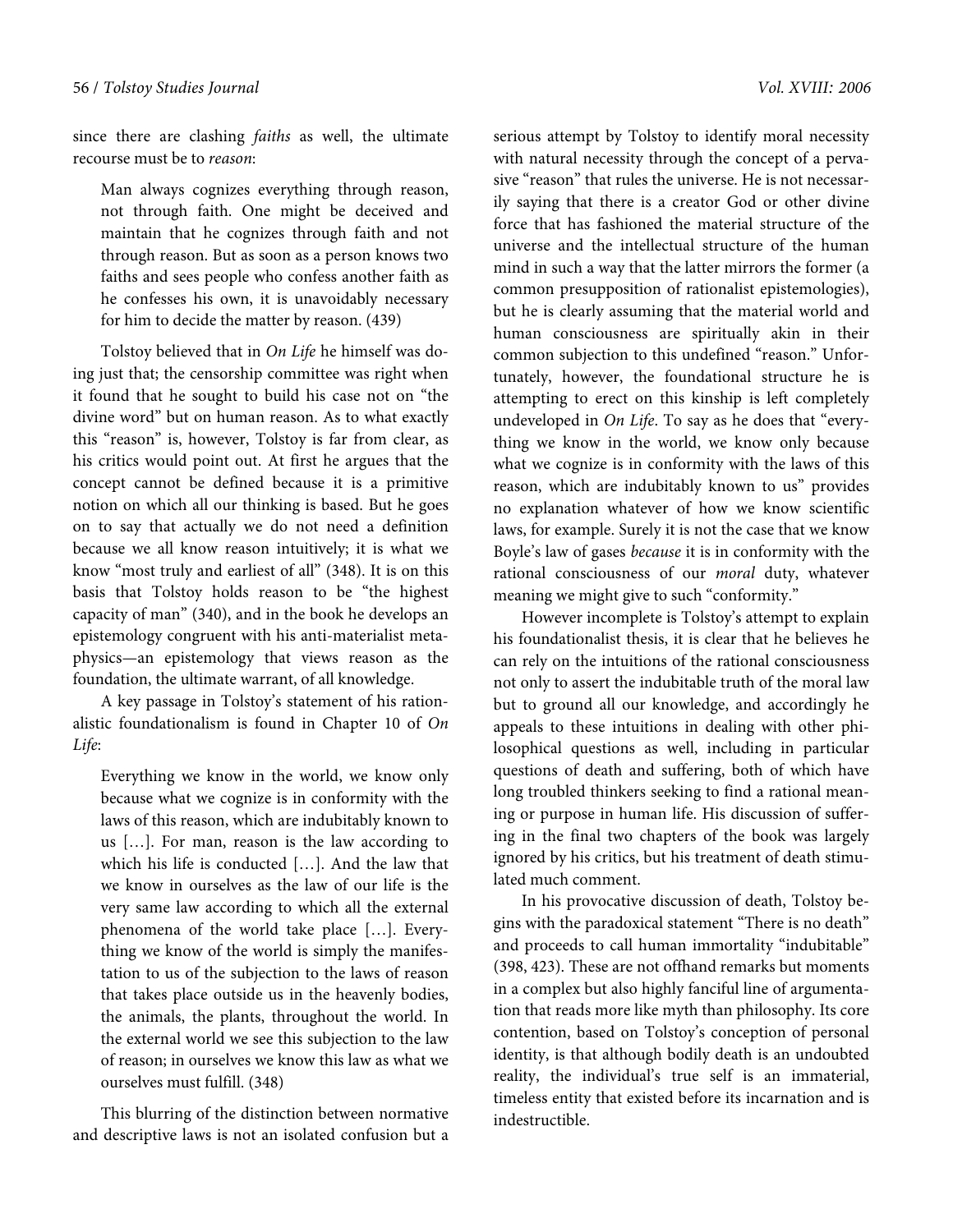In seeking to determine what constitutes the personal identity of an individual as a continuing, single entity over time, Tolstoy reasons that it cannot be found in the physical body, which is constantly changing, or even in the individual's consciousness per se, which is interrupted frequently (on a regular basis by sleep and irregularly by a blow or other happenstance). Yet every child, he contends, is aware of its own self or "ego"<sup>8</sup> as a constant binding-together of all its conscious experience, as its "fundamental ego upon which, as upon a cord, are strung, one after another, the various acts of consciousness that follow each other in time" (404). Furthermore one is aware that this synthesizing ego, although a "very definite" thing, is something that "does not proceed from conditions of space and time" (405).

In some respects, the kind of unifying consciousness or self that Tolstoy is describing would seem to resemble theological descriptions of the soul. But he never uses the word "soul" for it, and what he does say about it is as surprising as it is difficult to associate with any standard conception of the soul. It is, he writes, one's "special relation to the world," and the closest word he finds for it is "character" (характер) (405- 406). Essentially, by one's "relation to the world" or character he means the individual's specific set of preferences and aversions with respect to the world of his experiences—the complex of his likes and dislikes, his susceptibilities to some things and persons and not others. In the simplest words of the child, an individual's world-relation can be described as "I love this and I don't love that" (404), where the "I" is the synthesizing, immaterial self and the particular set of likes and dislikes is its individuating character.

In an attempt to explain how an individual initially acquires a particular character, Tolstoy carries us, with very shaky logic, still further into thickets of metaphysical speculation. Noting that it seems natural to look to the influences of heredity and environment to account for one's character, Tolstoy rejects that course: "I cannot but observe that if my special ego lies in the peculiarities of my parents and the conditions that influenced them, then it lies also in the peculiarities of all my ancestors, and in the conditions of their existence, to infinity—that is, outside time and space—so that my special ego has come about outside space and outside time—that is, just as I conceive it" (407). Hence, by Tolstoy's logic, one must reject any explanation of life that gives it a spatiotemporal origin or nature. A person's particular character, then, which is what constitutes the self, must have existed independently of that person: "Although it is developed in our life as well, it is borne by us ready-made into this life from some past that is invisible to us and unknowable." It is "borne into the world by us from the realm of the spaceless and the timeless" (405).

Furthermore, just as this immaterial self was not born with one person, it also will not die with that person. "My body," Tolstoy writes, "may be annihilated…but what cannot be annihilated is my special relation to the world, the relation that constitutes my special ego" (406). Tolstoy deals rather cautiously with the question of the mode in which the suddenly bodiless "character" continues to exist at the end of its earthly life (or, for that matter, in what mode it existed before its embodiment). He does not rule out passage into other bodies or "centers," to use his noncommittal expression, but he confines such talk to the realm of unfounded speculation, perhaps to avoid a charge of espousing some mystical doctrine of metempsychosis, though his interest in Eastern religions appears to show itself here nonetheless. Speaking of the continuing "power" over him of the life of a lamented brother (no doubt an allusion to one of his own deceased brothers, Dmitrii or Nikolai), he writes:

I can assume that the power of this life now has another center, invisible to me. I cannot deny such a center, because I sense the power, I live and move in it. What the center is, what the life itself is, I cannot know. I can guess, […] but if I am seeking a rational understanding of life, then I content myself with what is clear and indubitable, and I do not wish to spoil what is clear and indubitable by combining it with obscure and arbitrary surmises. (414)

Among the many puzzling questions raised by Tolstoy's supposition of the eternal existence of immaterial "characters" (such as what it means for a disembodied "character" to have "likes and dislikes"), Tolstoy seriously addresses only two: (1) Are the sets of "relations to the world" that constitute these "characters" changeable or changeless?; and (2) Do these "very definite" things change through interaction with one another? His answers to both questions are closely connected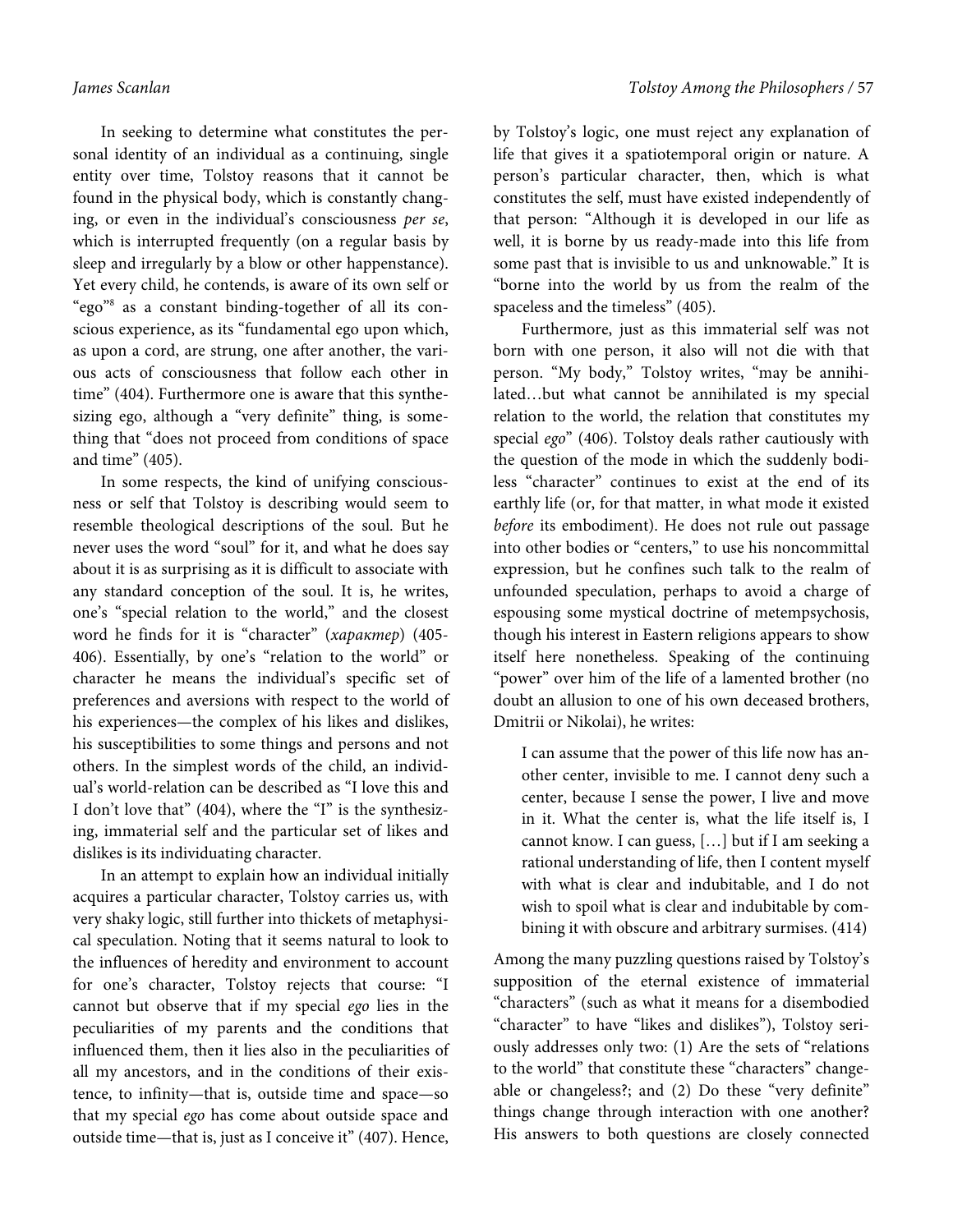with his normative approach to the concept of human life.

(1) When Tolstoy writes that every person has at birth a definite character, "borne by us ready-made into this life," it may seem at first that he regards the self as a fixed pattern of "relations to the world," set for the life of the individual. In fact, however, he does not deny that the embodied self is a dynamic entity, and he contends that every individual has the capacity to change his relations to the world. Indeed, it is the possibility of changing them in the direction of increasing scope and intensity of love that makes possible the individual and social progress toward moral perfection that the "law of reason" commands of us. The movement from evil to good that Tolstoy sees as the essence of true life is a change in the structure of the self from less loving to more loving relations to the world.

The self attained by the time of physical death, on the other hand, appears to be a static entity for Tolstoy, fixed at whatever level of moral perfection it has been able to achieve in bodily life. It is the self by which individuals are subsequently identified and remembered, and Tolstoy ascribes no moral dynamism to it per se. Here we encounter a curious contrast with the connection between immortality and morality suggested by Immanuel Kant. Kant argued in The Critique of Practical Reason that since moral perfection is commanded by God but is impossible to attain in earthly life, there must be a future life in which the eternal soul advances in the quest (218-220). Tolstoy's eternal self, on the other hand, makes progress toward perfection in this life only and in the afterlife is seemingly frozen in a state of moral incompletion—unless (to engage in one of Tolstoy's "guesses") the self should continue its journey upward by becoming the initial character of another bodily individual.

(2) Since Tolstoy appears to regard disembodied selves as changeless, the question of interaction among them never arises. As for change involving embodied selves, however, two forms of interaction are not only accepted but relied on by Tolstoy to further the human ascent toward moral perfection. The first is the interaction of embodied selves with one another, as when the moral example of another person's character (however expressed) leads one to improve one's own character. The second is the impact on embodied selves of their memories of deceased individuals of superior moral character, where these memories are not a mere psychological phenomenon in the person affected but are a form of direct spiritual contact between two selves one embodied and the other disembodied. Using the example of his deceased brother, Tolstoy explains that this contact is

not a memory of his hands, his face, his eyes, but a memory of his spiritual form. […] This memory is that same invisible, immaterial atmosphere of his that surrounded his life and acted on me and on others during his fleshly existence. […]

But that is not all: this life of my deceased brother, invisible to me, not only acts upon me but enters into me. His special, living ego, his relation to the world, becomes my relation to the world. (412-413)

As this passage indicates, Tolstoy envisages a penetration of the disembodied self into the embodied self and, in the extreme case, a complete replacement of the living body's self by another self that once inhabited another body: "His relation to the world becomes my relation to the world" (413). This is as close as Tolstoy ever comes to actually espousing the transmigration or reincarnation of selves (my brother's self becomes my self), though his focus in these passages is clearly not to engage in spiritualistic speculation. Rather, it is to prove that, because undeniable experience shows that the "self" of a deceased individual can affect the living as directly and powerfully as (indeed more powerfully than) it did before the bodily death of that individual, that self indubitably remains alive (vital), and immortality is established. Bodily death does not destroy the meaning of life because what constitutes one's personal identity—one's self—is not bodily and does not die.

## **The Reception of On Life**

With the appearance in 1889 of the first full edition of On Life (the French translation), the stage was set for the Russian philosophical community's reaction to the debut of their newly recruited colleague, and the philosophers were not slow to respond. In 1890 three of the best known and most respected Russian philosophers of the day produced, in quick succession, three major critical essays on Tolstoy's book. Each began with compliments to the distinguished author and sage, but for all their preliminary deference each also went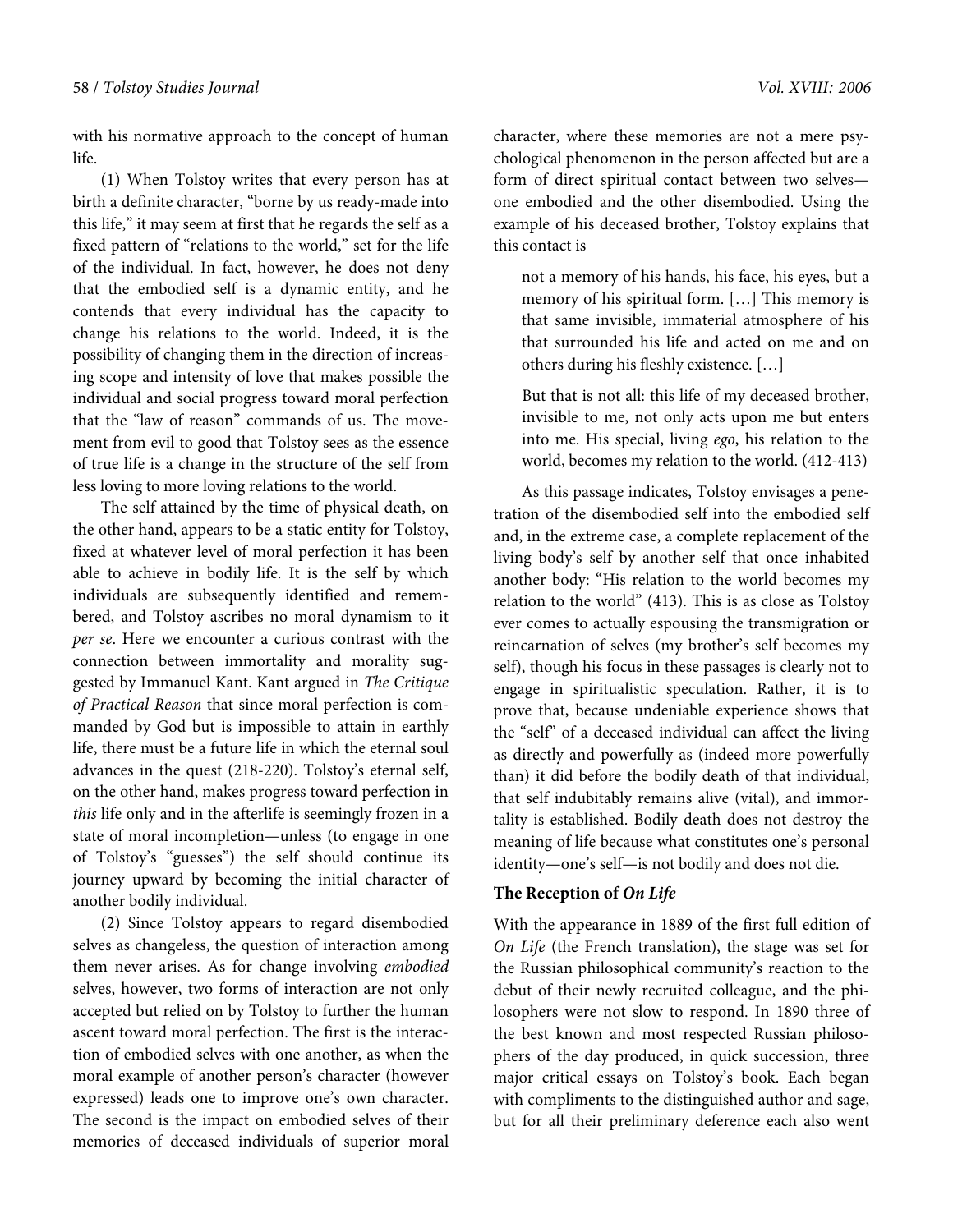on to raise substantial objections to the book, ranging from serious to devastating.

The least negative of the three critics was Prince Dmitrii Nikolaevich Tsertelev (1852-1911), one of the few Russian philosophers of his time who was professionally trained in Europe; after studying law at Moscow University, Tsertelev earned a doctorate in philosophy from Leipzig University in 1878. Following a few years in public service as a jurist in Russia, he (like his friend since childhood, Vladimir Solovyov) devoted the rest of his life to philosophy and poetry. He served as editor of a number of journals and authored several books on German philosophy (especially Schopenhauer) as well as a book on the moral philosophy of Tolstoy, published just a year before the appearance of On Life. 9

Himself an idealist in philosophy who shared Tolstoy's aversion to materialism and interest in religious and ethical themes, Tsertelev announces at the beginning of his essay his intention to provide a brief exposition of Tolstoy's new book with only a few critical comments, "since in essence I have almost nothing to object to." Tolstoy's excursion into serious philosophy, Tsertelev writes, is carried out "with his usual talent and with far greater consistency than in his previous works" (108-109). These qualified statements, however—"almost nothing" and "greater consistency" clearly leave room for critical observations, and Tsertelev points to a number of flaws in Tolstoy's views that are by no means trivial. He has specific reservations about Tolstoy's treatment of immortality, but like most of the writer's other philosophical critics he concentrates his attention on ethics, pointing especially to problems raised by Tolstoy's insistence that human reason commands us to love others more than we love ourselves, where "more than" signifies full selfrenunciation or self-sacrifice.

Tsertelev begins his critique by generously if unconvincingly suggesting that Tolstoy may have meant to say nothing more than the Gospel injunction to "love thy neighbor as thyself," but unwittingly changed its meaning in rephrasing it. If that suggestion were true, it would in itself be philosophically damning: how could a serious thinker make such a mistake? But clearly Tsertelev himself did not believe it was unwitting, for he went on to argue against Tolstoy's more extreme recommendations of self-renunciation (such as his

admiration for the Indian who stood on one leg), effectively contending that Tolstoy's formulation of the moral law was not what Jesus had in mind and that Tolstoy did know what he was saying.

In his critique of Tolstoy's ethics, Tsertelev did not, however, rely on an argument from religious authority alone. He also found Tolstoy's ethical principles philosophically unsound for several reasons, all raised somewhat offhandedly but telling nonetheless. Four main themes may be discerned in his remarks.

First, he dismisses Tolstoy's ideal of selfrenunciation—the call to empty the self of personal content—as, in effect, nihilistic. Although he does not use that term, it is implicit in his observation that "If the personality of every individual in particular is deprived of all significance, then the sum of all people, consisting of just such particular persons, also has no significance; and the relations among these insignificant individuals, whatever these relations may be, also have no significance" (135-136). To this he adds the utilitarian consideration that emptying the self of particular skills and talents by eschewing personal development surely diminishes one's ability to be of help to others as morality requires (142).

Second, Tsertelev charges that in On Life Tolstoy does not adequately analyze the central Christian concept of love, implying that in consequence he fails to produce a practical system of ethics. For one thing, he lumps all forms of love together (excluding sexual "love," of course): "One cannot but regret," Tsertelev writes, "that in speaking of love Count Tolstoy insufficiently distinguishes its types: love of children, love of country, love of neighbor, love of truth—these are very different things." And when these variant loves conflict with one another, as they sometimes do, "in the name of what love, and how, must one act?" Furthermore, Tolstoy makes no distinction in the book among degrees of love appropriate to different persons but equates all love with the extreme of self-sacrifice. Here again Tsertelev suggests that Tolstoy departs from Christian teaching: "The Gospel commandment demands love and benevolence toward all people, but not that this love be identical for all, for such a demand would be unfulfillable" (141, 146-147).

A third theme in Tsertelev's critical comments is Tolstoy's attempted identification of the feeling of love with a demand of the rational consciousness. Calling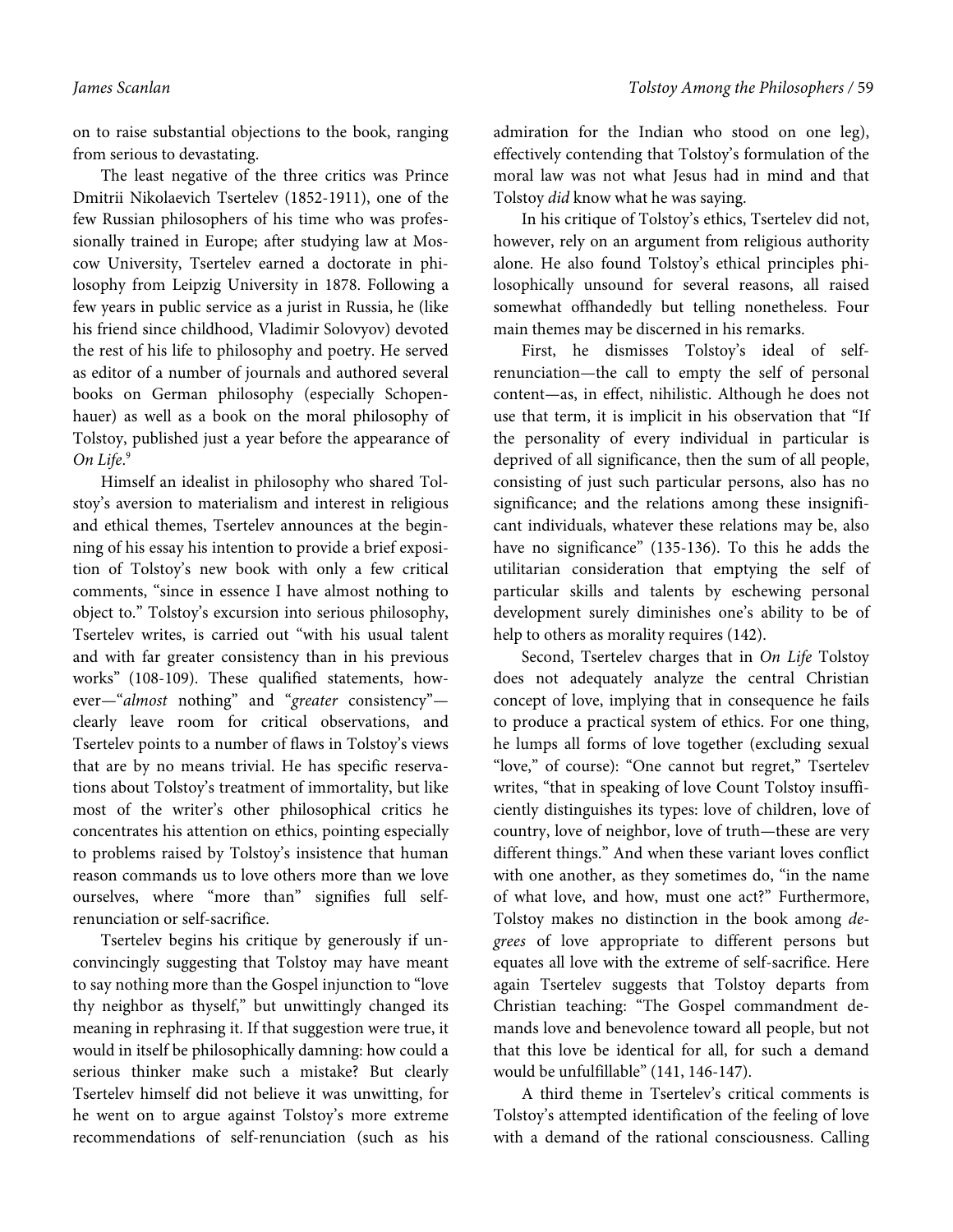this "the weakest aspect of Count Tolstoy's book," he offers counterexamples to Tolstoy's thesis. Suppose that, out of love for my neighbor, with complete disregard for my own safety I hurl myself into a river to retrieve his purse containing five rubles; or, out of love for a shivering shepherd, I allow him to build a fire alongside my barn that burns down not only the barn but the entire settlement. Such expressions of love, Tsertelev writes, "hardly accord with the rational nature of man" (144), although they are guiltless in the sense of having no evil intent. In many situations, love in Tolstoy's sense of self-sacrifice is not a rational response.

Finally, a more diffuse sort of criticism (applicable to Tolstoy's other writings as well as On Life) can be seen in Tsertelev's misgivings about the maximalist character of the moral reform Tolstoy is seeking—that is, about Tolstoy's desire to sweep away prevailing standards of behavior and reconstitute the moral attitudes of human beings. Sometimes, Tsertelev argues, the "passion for restructuring" (perestroika is the word he uses), for breaking up existing forms, is more dangerous than the existing evils in personal and social life that prompt the drive for change. By way of supporting the point, he quotes a lengthy passage from Part III of Descartes' Discourse on Method in which the French philosopher advises all seekers of ethical truth to adopt during their quest a provisional code of morals that would include obedience to the laws and customs of one's country, adherence to the religion of one's childhood, and in all matters the avoidance of extremes (124-126). (One can only imagine Tolstoy's response to this bit of advice.)

The second philosophical critique of On Life to be examined here was the first to be published in Problems of Philosophy and Psychology, appearing in 1890 in the journal's fourth issue. Written by Petr Evgen'evich Astaf'ev (1846-1893), who had been one of those in attendance at Tolstoy's talk on the subject in 1887, the critique (which took the form of a response to Tsertelev) was entitled "The Moral Philosophy of Count L. N. Tolstoy and Its Recent Critics." Astaf'ev, although originally trained at Moscow University as a jurist, subsequently did graduate work and had a teaching career in the philosophy of law and other fields of philosophy at various institutions before being appointed to the Moscow Censorship Committee in 1885.

Over the period 1873 to 1890 he published extensively on a variety of topics in philosophy and psychology, including an 1882 book entitled The Psychic World of Women: Its Peculiarities, Advantages, and Shortcomings.

The opening sentences of Astaf'ev's critique may give the impression that he, like Tsertelev, is claiming to be in essential agreement with Tolstoy's philosophical position, for he praises Tolstoy for the sincerity and coherence of his outlook:

Profound natures, richly gifted and passionate, leave in…the thoughts and feelings they express their sharply distinctive stamp of integrity, completeness, and a kind of fateful, elemental consistency….Count L. N. Tolstoy is unquestionably the most typical and integral embodiment of the depth, faithfulness to oneself, and wholehearted passion of which we speak. (64-65)

We soon learn, however, that for Astaf'ev this "elemental consistency" amounts to rigid conformity to a "ruling idea" manifested in the evolution of Tolstoy's oeuvre, and that only by understanding this idea can we understand the "fateful inner necessity with which this grandiose but (still more) regrettable and tragic evolution came about" (66). Whereupon Astafev goes on to present an analysis of Tolstoy's views in On Life that is far more critical than Tsertelev's. He grants that those views constitute a logically coherent—indeed, an impeccably consistent—philosophical system. But he argues that the premises of that system lead to a false and morally repugnant view of the world—an "evil caricature of the universe" (93; italics in original omitted). Astaf'ev identifies those premises as a pair of complementary principles, clearly evident in On Life, which he describes as follows: "The first states that the only essential, non-illusory thing in life is reason, which is impersonal and apart from time and space. The second is that the spatiotemporal individuality or personality that is rejected by this impersonal reason is a phantom, an evil, and an absurdity" (72; italics in original omitted). Beginning with these principles, Astaf'ev attempts to show the logical derivation from them of the various extravagant conclusions—he calls them "wild ideas"—about life and morality that Tolstoy advances in On Life and his other theoretical writings.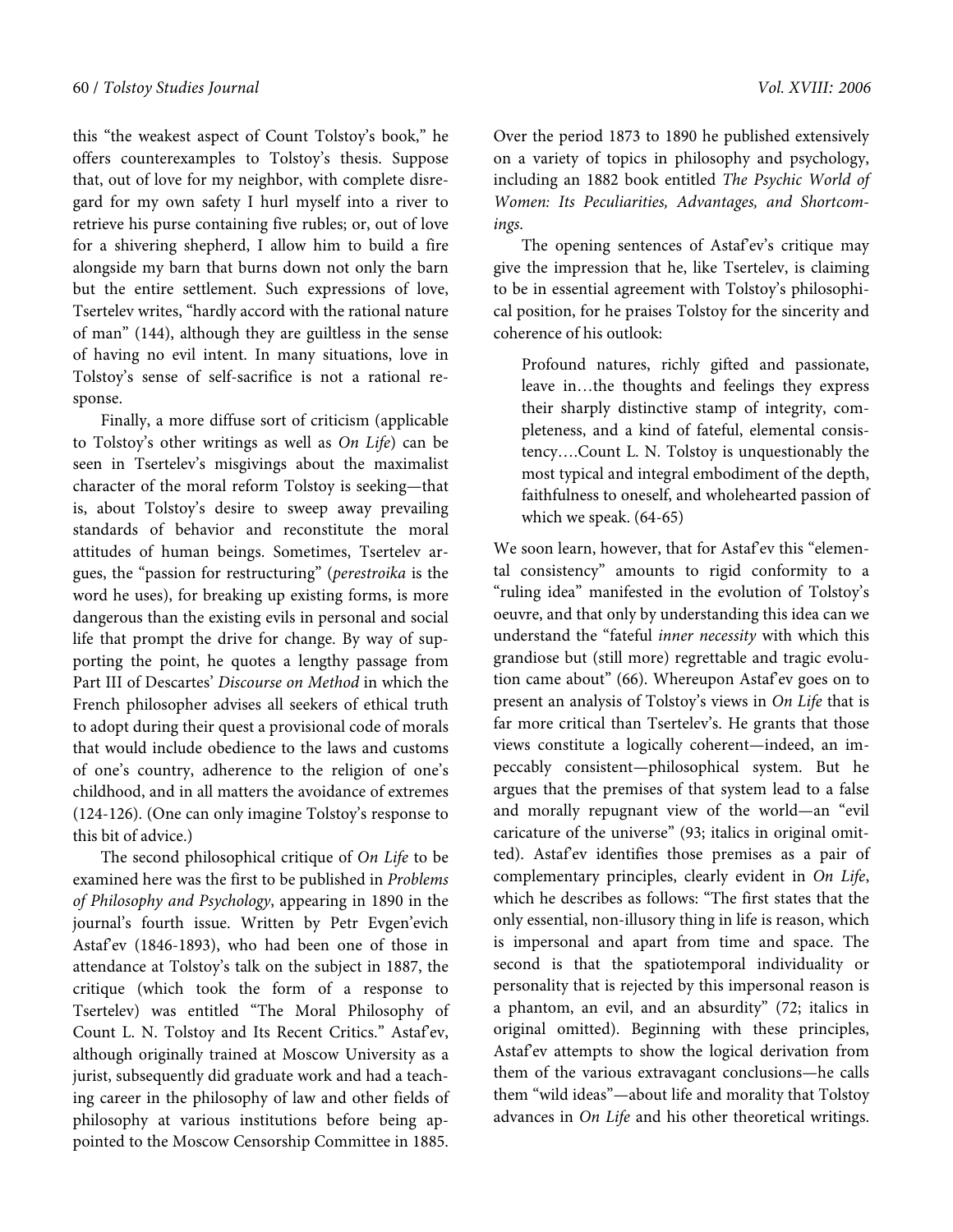Astaf'ev's paper, then, becomes one long argumentum ad absurdum against the principles themselves.

Astaf'ev's attack is incisive and thorough. Here is how he summarizes his analysis of what he considers Tolstoy's consummate cultural nihilism:

An inevitable consequence of regarding the principle of individuality, of personality, as evil and absurd can only be a negative attitude toward everything in our mode of life that in one way or another serves the principle of personality, of individuality, by furthering or protecting its development or by expressing the result, the manifestation, of personal development. But such are personal love and the family, the economy and law, state and society, science and art. All of these are either conditions for the development and protection of personality, of individuality, or they are its expressions—its intensified, developed manifestations. The subsequent development of the views of Count L. Tolstoy consists in rejecting all this—that is, all human culture. (72-73; italics in original omitted)

Rousseau and Proudhon may reach what appear to be some of the same conclusions, Astaf'ev adds, but with an essential difference: the French thinkers proceeded (correctly or incorrectly) from a quite different idea the idea of personal rights and the good of the individual, not the idea of the evil and absurdity of personality and individuality (78-79).

Astaf'ev pays special attention to Tolstoy's rejection of sexual love because he sees it and its consequences as the ultimate extreme of the writer's willingness to carry his principles to logical but also "terrible" conclusions. The renunciation of sexual relations itself followed logically, of course, from the general rejection of individual being in the spatiotemporal world. But Tolstoy was also quite willing to accept its physical consequences (in those days before artificial insemination) namely, that no more children would be born and eventually individual human life on earth would come to an end. Thus Tolstoy, in Astafev's words, "ends with the full negation of [individual] being and everything connected with it, beginning with science, art, law, and so on, and ending with sexual love and the very existence of the human race!" (87).

In addition to his extended reductio attack on Tolstoy's basic premises by showing the absurdity of the

conclusions to which they led, Astaf'ev also attacks the two premises directly. That the pursuit of one's individual good ("happiness") in space and time is illusory he denies on empirical grounds. Tolstoy's only argument for it, he maintains, is that such good is unattainable in the material world; but experience and a correct understanding of what happiness is shows that individual happiness is attainable and is actually attained at least at times by all people throughout their lives (88- 91). Astaf'ev considers equally problematic Tolstoy's other premise that impersonal reason outside space and time is the only truth, goodness, and reality. Only in a true idealism such as Hegel's, Astaf'ev argues, might one hold such a view of reason; but Tolstoy is "infinitely distant" from such a true idealism, and in his usage "reason" as a real factor in human action is not impersonal and never in fact presents itself to us apart from space and time. "This real, personal, nonuniversal reason cannot be both really active and outside time," for example, "because its every action presupposes the division of moments in time" (91-92).

Astaf'ev's critique of Tolstoy's outlook is less convincing when he extends it to the writer's fiction. "All his purely artistic works as well," Astaf'ev writes, "are deeply imbued with the basic idea of the whole world view—the idea of the absurdity and illusoriness of the aspirations of individual existence" (85). Understandably in a review of On Life, he spends little time arguing this particular claim, and his argument is somewhat undercut by his own observation that fate has given Tolstoy, as if in compensation for his philosophical failings, the gift of reproducing reality objectively in his artistic images (93). Astaf'ev could also be faulted for not discussing Tolstoy's doctrine of nonresistance to evil by force, for it is not immediately evident how that key element of Tolstoy's ethics can be derived from the premises that Astaf'ev identifies. But it is hard to disagree with Astaf'ev's conclusion that Tolstoy's outlook in general, sincere but ungrounded and confused as it is, "will always remain for cultured humanity a lesson in how not to think." (93).

If Astaf'ev saw Tolstoy as a thoroughly consistent but tragically wrong-headed thinker, our third and most probing critic, Aleksei Aleksandrovich Kozlov (1831-1901), is still more negative, for he denied Tolstoy even the consistency. Immediately following the publication of Astaf'ev's critique, Kozlov came forward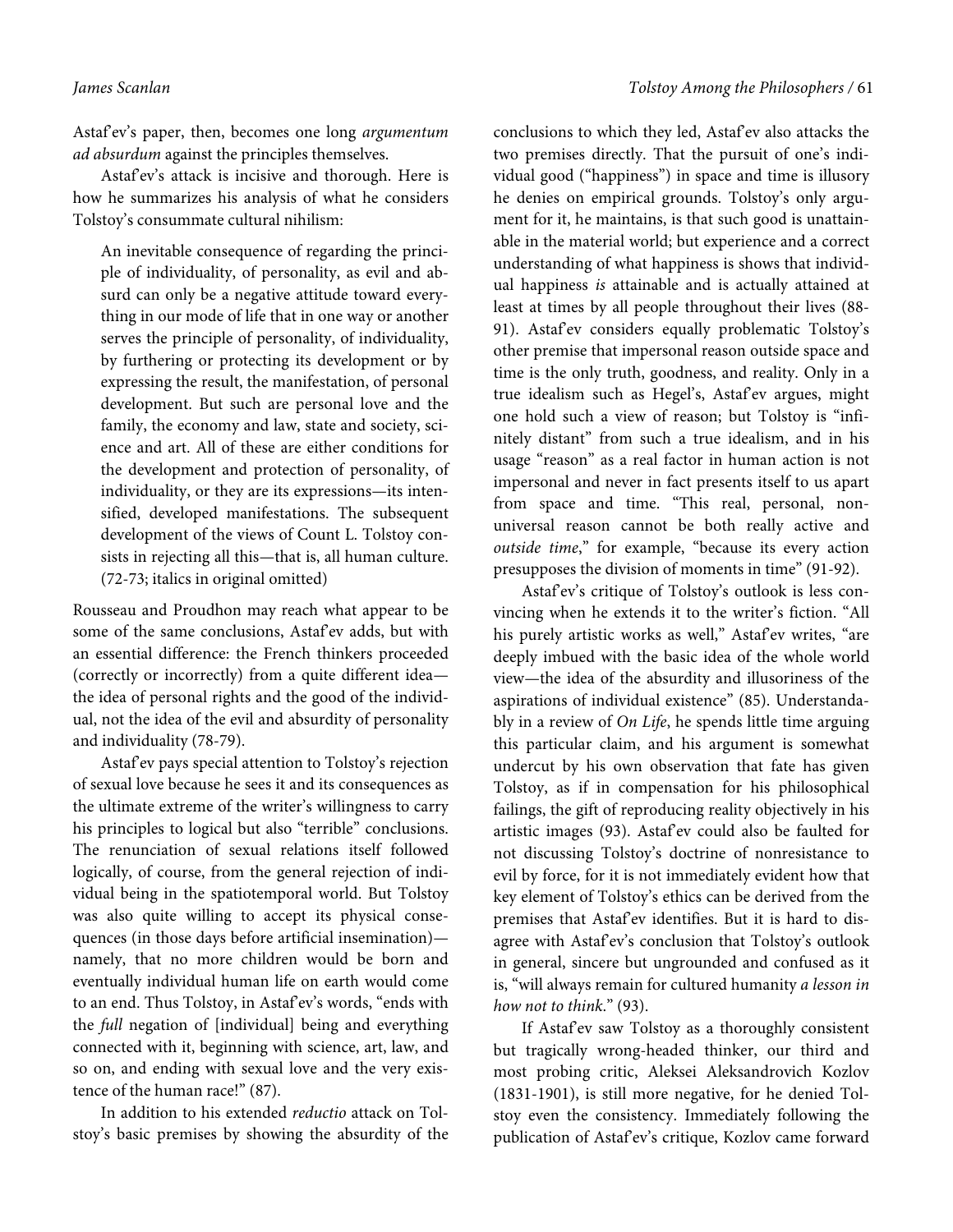in four successive issues of Problems of Philosophy and Psychology (Nos. 5-8, 1890-1891) with a relentless and withering assault on On Life as a tissue of equivocations, self-contradictions, and other incoherencies.

A personalist and panpsychist strongly influenced by Leibniz, Kozlov had come to philosophy late but rose to the position of professor of philosophy at Kiev University before illness forced him to retire from teaching in 1887, after which he devoted himself to editing and writing, mostly on German philosophy but with attention also to Solovyov and Tolstoy. He cast his series of articles on *On Life* in the form of a supposed correspondence between himself and a Tolstoyan who "considered his [Tolstoy's] every word to be infallible truth"  $(5: 1)$ .<sup>10</sup> Needless to say, Kozlov gave himself far more space and better arguments than he gave the Tolstoyan.

Kozlov states at the outset that he was deeply disappointed with On Life. He had come to Tolstoy's "philosophical" work with the hope of finding in it "at least part of a philosophical system in the precise sense of that term," which, moreover, might show that Russian thought was making "its own contribution to the treasury of European philosophical science" by presenting "an original, Russian world view, the 'new word'…that some representatives of our press have promised us for so long." But far from finding that new word, he saw no signs of a systematic philosophical doctrine at all (5: 24; italics in original omitted). What he encountered instead, as he details forcefully in his four articles, was semantic confusion, factual inaccuracy, logical inconsistency, and "fanatical" moralizing (8: 78).

Kozlov finds problems with every one of the book's principal concepts. With respect to the central term "reason," for example, Kozlov (in effect elaborating on the difficulty Astaf'ev saw in Tolstoy's use of the term) charges that Tolstoy makes no effort to define it but rather uses it "arbitrarily" in at least three incompatible senses, seemingly unaware that he is equivocating. From time to time it stands for, first, a cognitive capacity of human beings that is subject to error (hence the distinction between "true reason" and "false reason") and is set in opposition to faith; second, an impersonal, universal substance or force of which everything else in the universe is a manifestation or modification; and,

third, a self-conscious, personal supreme being (6: 69- 73).

Again, the term "consciousness" appears on virtually every page of On Life but is never defined. In Tolstoy's usage, it appears that man has not one but two consciousnesses—his true or "rational" consciousness and his "animal" consciousness—which exist in different ontological realms (ideal and material) (6: 76-77, 85). He compounds the confusion by holding that we can "know" some things that are not part of either consciousness (6: 86).

In the case of the "self" or "ego" (я), Tolstoy attempts to formulate an explicit definition, but what he produces is circular. As we saw, he equates one's self with one's "character," and one's character with one's relations of love for other persons and things, apparently not realizing that such relations must have not only an object but a subject—which is, of course, the same self that one is trying to define; thus the self is defined tautologically as the self's relations of love for other persons and things (7: 98-99). Furthermore, although Tolstoy identified two consciousnesses, there appear to be three "selves" in every individual—the self as animal personality, the self as reason, and the self as a human being aware of the bifurcation of consciousness. Kozlov points out that when Tolstoy uses the personal pronouns "I," "we," "my," and "our" it is often impossible to determine which of the three selves he is referring to  $(7: 96-97).$ <sup>11</sup>

As for the book's title term, Kozlov cannot deny that Tolstoy devotes considerable attention to formulating his definition of "life" as a non-spatiotemporal process of striving toward the good by subjecting oneself to the law of reason, where what the law commands is self-renunciation in the interests of others, loving others more than one loves oneself. But Kozlov contends that this definition is thoroughly flawed and moreover is inconsistent with Tolstoy's own treatment of the concept.

First, Kozlov disputes Tolstoy's contention that his definition of "life" corresponds to common usage. In fact, Kozlov argues, Tolstoy's definition is radically inconsistent with common usage because it leaves out of life the great mass of what ordinary human beings consider life experiences. Incredibly, it ignores everything that takes place in space and time, and even in the "ideal" world it ignores everything but the volitional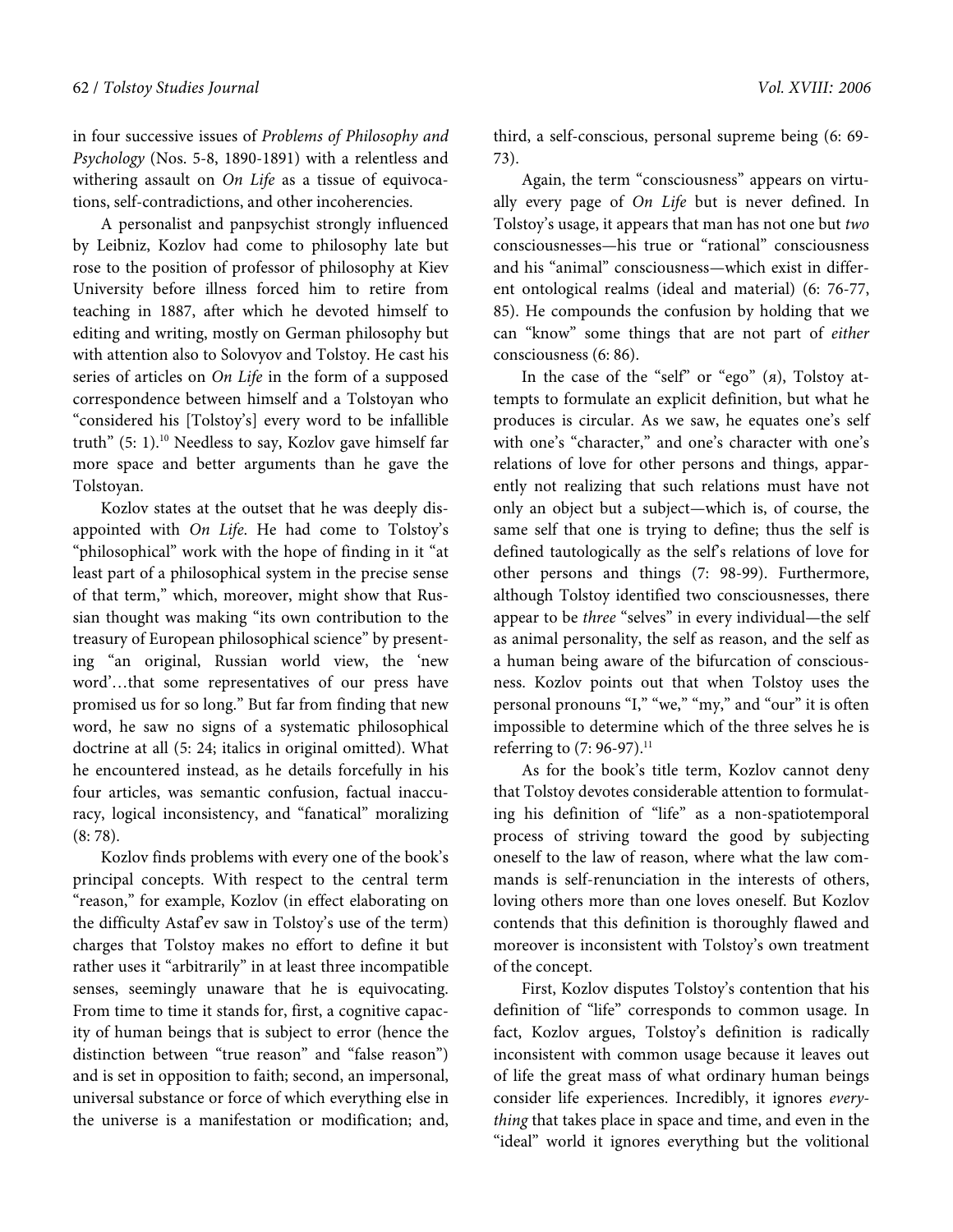dimension of man as expressed in "striving," and even then it ignores all striving that does not correspond to Tolstoy's own ethical obsession: It ignores quests for knowledge, for pleasure, for beauty, for everything but the renunciation of the self—everything, in other words, "except what conforms to the preconceived idea that is the subject of his preaching" (7: 76). Faced with this extreme limitation of the scope of the term "life," Kozlov cannot resist sarcasm: Tolstoy's definition, he writes, "means we were wrong to think that about a billion and a quarter people live on earth. Their actual number is far smaller—perhaps ten- or a hundredthousand times smaller. In our country, perhaps only Count Tolstoy and company are alive" (7: 73).

Second, Kozlov argues that Tolstoy, although he insists on this severely restricting conception that life is not what takes place in space and time, constantly refers to spatiotemporal phenomena in all his reflections on life and its values (6: 95-96). For example, he calls on every person to give to others "his property, his work, his time, his powers, his body, and finally his life," prompting Kozlov to pose the following questions:

How can I give someone my time, when I live apart from time? How can I sacrifice my body, when it exists in space but I live apart from space? Or how can I sacrifice my property and labor, if the former consists of material things located in space and the latter consists of movements in space and time? Or, finally, how can I sacrifice my life to someone, when my true life has no beginning and is not destroyed, in general cannot be cut short or disappear? For my part, I see no way out of these difficulties and contradictions. (7: 74)

Tolstoy's conceptual "system," Kozlov suggests archly, appears to have a number of loopholes through which he can go back and forth at will between the spatiotemporal world and the immaterial world (7: 87).

Kozlov's "Tolstoyan" correspondent eventually dismisses all such criticisms as mere academic logicchopping not relevant to the moral and social values Tolstoy is seeking to promote, and insists that Kozlov cease his "illegitimate attack." The main question, the Tolstoyan maintains, is simply this: "Can one call human a life in which people tear each other to pieces like wild animals? Yes or no?" (7: 79; italics in original). And can you really believe, he asks Kozlov, that Tolstoy's teaching is somehow harmful to society? (8: 96). The fourth and final installment of Kozlov's critique is devoted to these moral and social questions.

While not denying that a bestial life is to be condemned, Kozlov argues that Tolstoy's moral philosophy does not provide an adequate conceptual foundation for rejecting such a life or a coherent and workable formula for a positive alternative. He points out that in human history love has not infrequently been invoked to justify the bestial treatment of others, as in the Roman persecution of Christians and the Spanish Inquisition, and he implies (echoing Tsertelev) that Tolstoy's own call for complete self-renunciation seeks a degradation of the human person that can hardly be called a moral value.

Tolstoy, Kozlov contends, perverts the meaning of the term "love" by making it stand not for the familiar emotion of preference known to everyone but for "a conclusion of reason" that tells us how to achieve lasting security and happiness—namely, by sacrificing ourselves to others in order to prevent becoming an object of attack by them. This bloodless "love," Kozlov argues, in fact reflects not love of others but love for oneself:

It is nothing but a means of ridding ourselves of suffering. Count Tolstoy's lover gives everything to others not because he, out of love for them, desires the happiness and pleasure of these others, but because he himself cannot attain happiness and pleasure [by safely retaining his possessions and powers] and consequently has no need for the means of happiness, either: He is indifferent to them. Count Tolstoy's love is in essence the principle of asceticism, the mortification of the flesh, the mortification of all desires. (8: 94)

On the strength of this analysis, Kozlov classifies Tolstoy's moral philosophy as an egoistic form of hedonistic asceticism—the latter expression a seeming oxymoron that in fact is not unique to Tolstoy in the history of philosophy, Kozlov believes, for he finds it also personified in some of the ancient Cyrenaics and in Schopenhauer and Hartmann as well (8: 104).

Finally, Kozlov, citing Tolstoy's interpretation of love as complete self-renunciation, joins Tsertelev in rejecting it as morally indefensible, and he goes beyond Tsertelev in finding it socially and even logically inde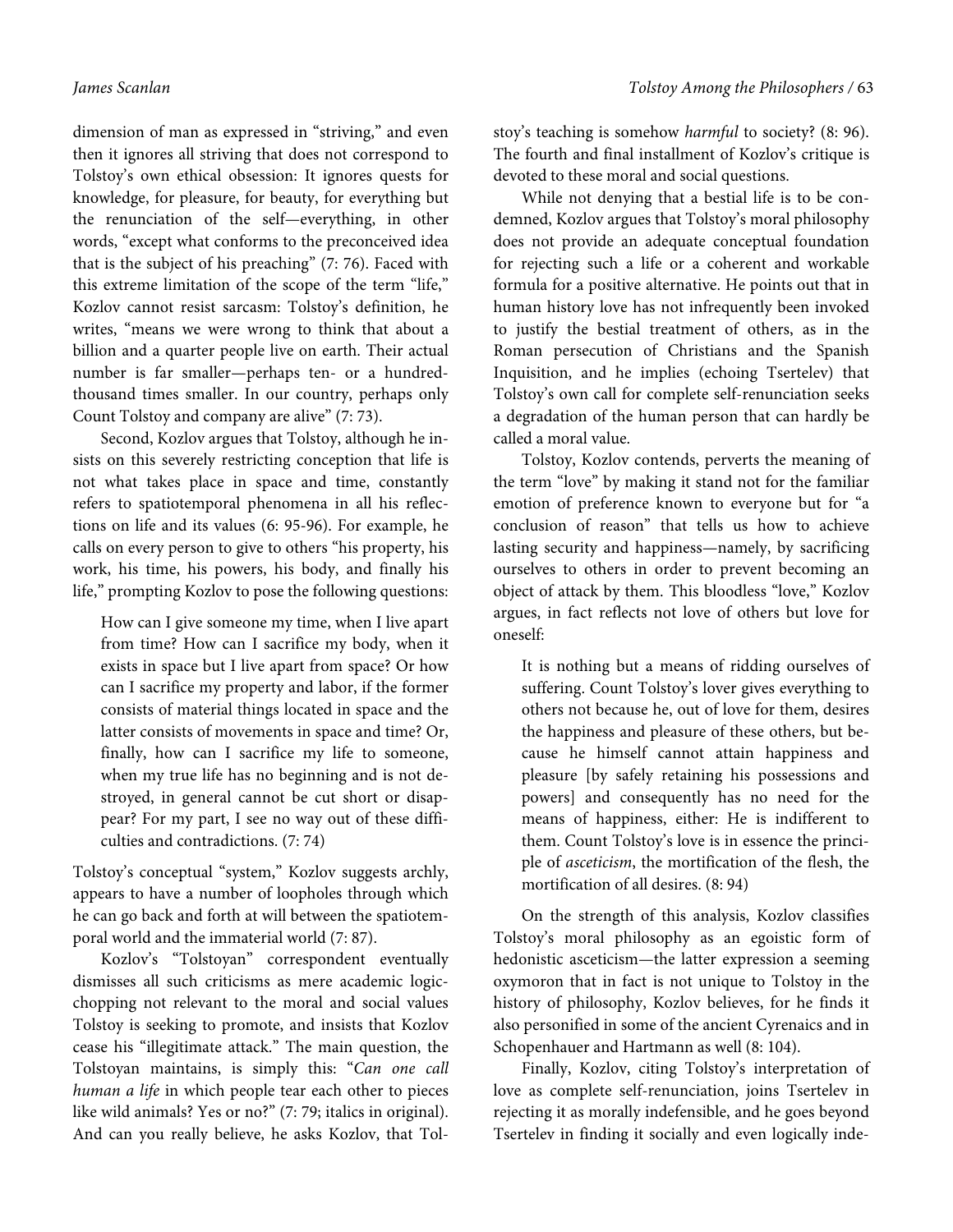fensible as well. It is morally indefensible because it mutilates the human person. Real love for others expands and elevates our being, Kozlov maintains, whereas "Count Tolstoy's ascetic, negative love not only does not expand the sphere of life, activity, and enjoyment, it constricts it to a minimum and turns man from a desiring and self-conscious being to a will-less and inert one" (8: 95). It is socially indefensible because it can lure people onto a quietistic path (witness what Kozlov calls the "fantastic" notion of nonresistance to evil) rather than active contribution to "historically evolving and progressive forms of existence" such as science, art, culture, technology, government, and religion (8: 100). And it is logically indefensible because it is incoherent:

The absolute self-sacrifice demanded by Count Tolstoy's love indifferently for all people is logically unthinkable…because it destroys one of the necessary members of the relation called love. To make a sacrifice to a beloved subject (if these words are to have any kind of rational meaning), my self must have some sort of content—that is, there must be something about my self and for my self such that it could love, and could sacrifice for the sake of love. But as soon as the self becomes a nullity and ceases to be a self, then the sacrifice, too, becomes impossible. (8: 93-94)

The foregoing account of Kozlov's devastating critique is not exhaustive, but it is sufficient to suggest how many flaws a sophisticated philosopher could find in Tolstoy's reasoning. Most of the criticisms, it will be noticed, are appropriately internal rather than external—that is, they hinge not on a comparison of Tolstoy's position with some other, presumably true, position (such as Kozlov's own panpsychism), but on its semantic and logical incoherence. Nor does Kozlov fault Tolstoy for lack of moral sincerity, intellectual interest, or even philosophical erudition—he grants that Tolstoy is well read in the field. In the end he attributes the great writer's failure to his literary penchant for indefinite and figurative speech, his lack of deep study of philosophical problems, and his impatience to resolve all of life's questions "quickly, without any doubts or hesitations, and irreversibly," leading him to present his teaching "in the form of revelations

of a supreme reason which…at the present time has Count Tolstoy himself as its prophet" (8: 98-99).

Despite their pronounced differences in perspective, the two full-bore attacks on On Life-Astaf'ev's and Kozlov's—were essentially complementary. Astaf'ev's might be called a macro-analysis: for the most part he overlooked logical and semantic niceties in order to capture what he believed Tolstoy wanted to say, his fundamental message, despite the opacity and confusion of his language; Astaf'ev condemned the message pragmatically on the basis of its dire consequences for human life and society. Kozlov, by contrast, took a micro-analytical approach. Refusing to let pass Tolstoy's actual statements and reasonings, he approached the text on linguistic and logical levels—quite in the spirit, incidentally, of later, twentieth-century analytic philosophy—and challenged the assertions at every step for meaning and validity. Each of the studies was a philosophical tour de force, and between them they covered the critical ground comprehensively, fleshing out the picture of "how not to think" in contrasting but equally effective ways.<sup>12</sup>

Tolstoy's book also came under attack, understandably, from Orthodox prelates and professors in the theological academies (Никифоров 781)<sup>13</sup>; a decade later he would be excommunicated. No other members of the secular philosophical establishment provided detailed critiques to rival those we have examined.

As for serious defense of Tolstoy's book from a philosophical standpoint, there was essentially none at all. Grot, perhaps because of his closeness to Tolstoy and his active role in the preparation of the book, refrained from commenting on it in detail, though at one point in the final installment of Kozlov's critique he interrupted the author's comments about the social harmfulness of Tolstoyism with an editorial note in which (echoing his bow to Tolstoy in the first issue of the journal) he neatly framed his great appreciation of the writer as an intellectual catalyst without endorsing his particular philosophical views.<sup>14</sup> In much the same spirit, when the philosopher Evgenii Bobrov (1867-1933) praised Tolstoy in a review of Kozlov's book on the writer in Problems of Philosophy and Psychology, it was not for his philosophical doctrines but for his heuristic service in revealing in Russian culture "the cancer the name of which is 'loss of the meaning of life'" (507-508).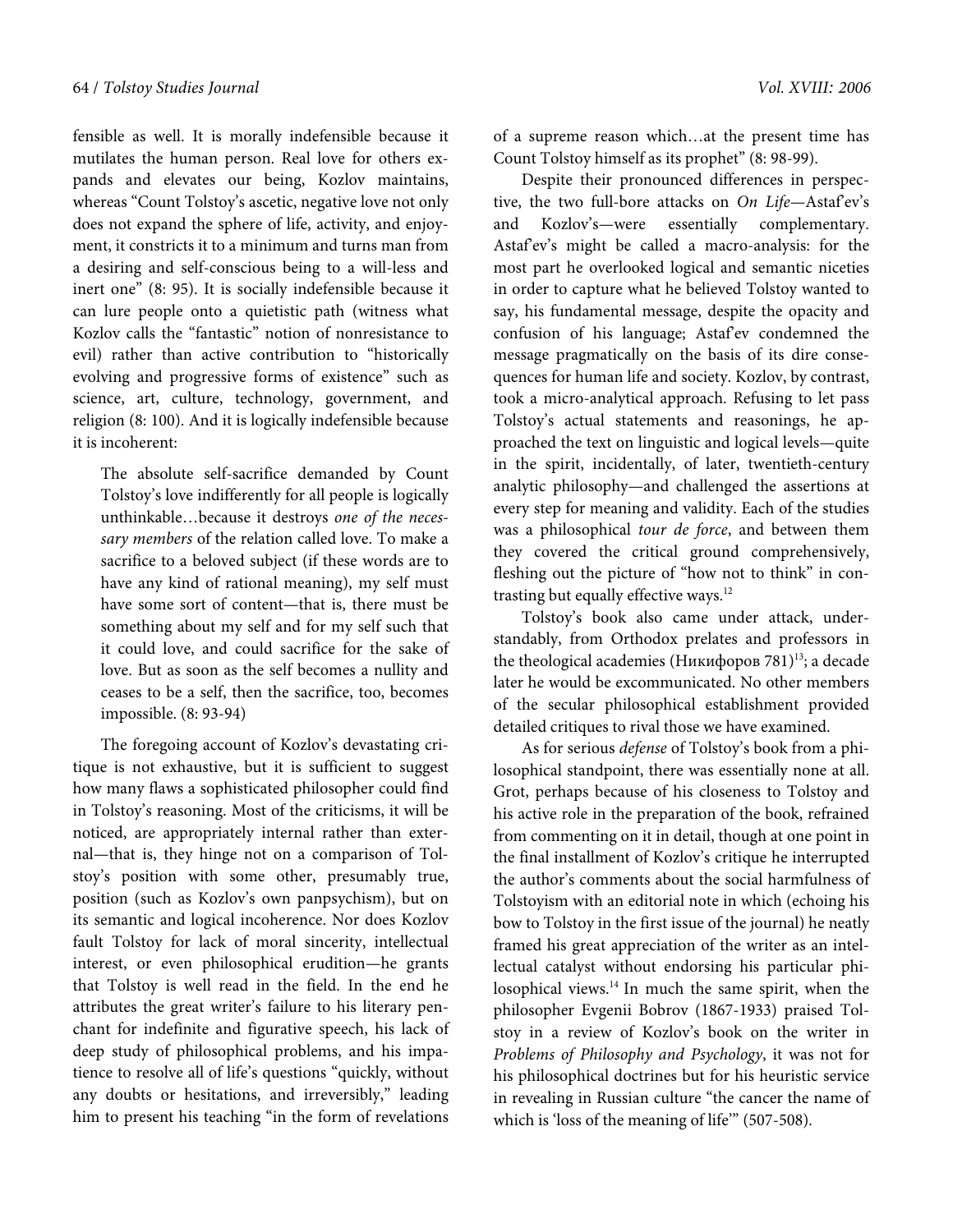Two lengthy articles praising Tolstoy that Grot included in Problems of Philosophy and Psychology in 1890 and 1891 provided the best opportunities for reasoned philosophical defense of On Life, but neither in fact produced such a defense. One author, Tolstoy's friend Strakhov, could be counted on to be sympathetic, but he avoided judgment of the book's actual ideas and essentially, like Grot and Bobrov, concentrated on Tolstoy's service to Russian society. The other, the brilliant young critic Akim Volynsky (1863- 1926; born Chaim Flekser), offered an odd combination of the greatest homage to Tolstoy's philosophical "genius" with the most radical rejection of his actual outlook.

Strakhov's article "The Talk about L. N. Tolstoy" ("Толки об Л. Н. Толстом") was confined to justifying Tolstoy's motives and lauding him for his role in giving moral and religious inspiration to a troubled society. In a later reply to a critic, Strakhov described his article as follows:

I wanted to show clearly the true seriousness and profound depth of Tolstoy's religious quest….I was pointing to his ardent, tireless searchings, to the fact that these searchings led him to Christ. Finally, I compared this phenomenon with the condition of our society, blocked on every path and suffering from emptiness and moral perversion, and I concluded that the turning of minds effected by L. N. Tolstoy has beneficial significance and impact. (Ответ 95-96)

On a purely literal level this is a fairly accurate description, though it does not reflect the enthusiasm pervading the original article. Strakhov had begun one section with the words, "And so, a Christian moral teacher has appeared among us. What joy!" However, he was not, he claimed later, "presuming to show where the truth lies" or urging people to reject the authority of the Church and follow another authority (Воспоминания 164; Ответ 95).

Volynsky in his essay affirms that Tolstoy's philosophical works "are no less great than the best of his artistic creations." His philosophy is "the philosophy of a great man"; it will occupy "one of the most distinguished places in the history of our century." The myriad semantic and logical lapses that bothered Kozlov do not concern Volynsky: "The logic of an

ordinary person and the logic of a great man," he writes, "have so little in common." Furthermore, Volynsky seems to come close to claiming for Tolstoy the special significance as a Russian philosopher that Kozlov had hoped to find. "Concealed within the words of the great man is a huge, titanic force," Volynsky intones, "and it is a purely Russian force" (27-29).

Remarkably, however, Volynsky is able to merge this fulsome tribute with an explicit rejection of Tolstoy's understanding of Christianity and a largely implicit but unmistakable rejection of the devaluation of individuality on which Tolstoy's moral system is based. Tolstoy's rationalistic interpretation of Christianity and especially his denial of personal immortality in the traditional Christian sense, Volynsky argues, eliminate what is most essential and distinctive in the religion. Tolstoy tries to adopt Christ's teaching "apart from its miraculous metaphysical foundation": "He excises, as it were, with the scalpel of reason the doctrine that has presented itself to people in a mystical light—the doctrine of eternal life, of immortality" (39). And since the practical ideals one finds in Christianity flow from one's theoretical understanding of it, Tolstoy's moral system is ill-conceived: he calls on us to give up our personal life and dedicate ourselves to all humankind, whereas "the doctrine of personal immortality not only does not deny individuality but anchors it for the ages" (42). But it is just this failure to understand the miracle of personal immortality, Volynsky concludes, that displays Tolstoy's "Russian nature," with its marked "realistic tendency" and its proclivity, "in a land of limitless horizons," to believe in the insignificance of the individual: "The Russian man, going out into a field, is turned from a man into a speck…a little black spot" (45).

Volynsky does not expand on this suggestion of geographical determinism; a continuation of his article, promised by Grot, never materialized. But for our purposes it mattered little because the implications for Tolstoy's moral philosophy were already clear: Tolstoy's philosophy was a product of his "Russian nature," and for that reason it was anti-metaphysical, antiindividual, and even un-Christian—not exactly the sort of "new word" Kozlov was looking for from a Russian. Volynsky had said that the great man's logic was different from that of ordinary people, but he never said it was superior.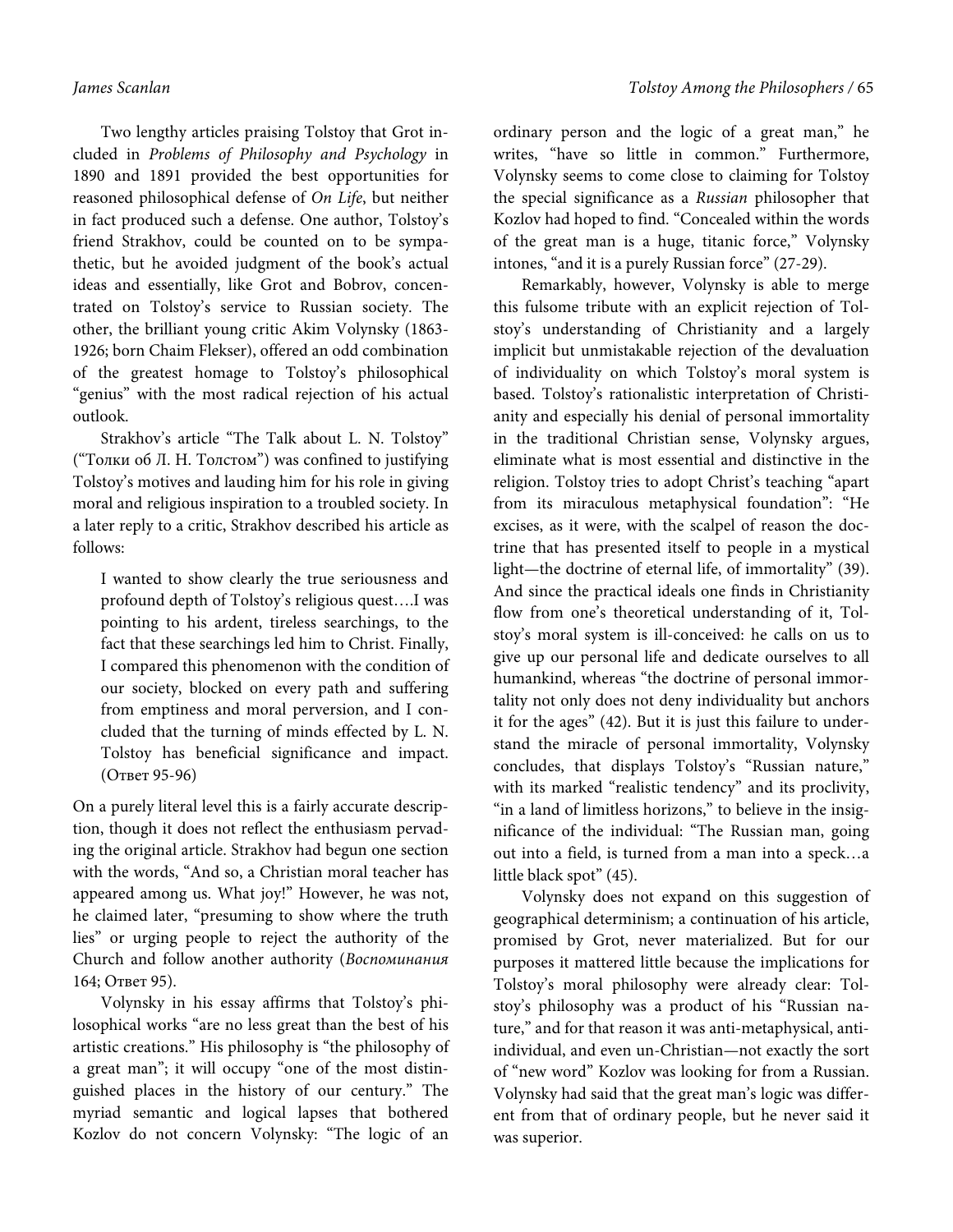All these criticisms in the philosophical press (especially the detailed and relatively dispassionate comments of Tsertelev, Kozlov, and Astaf'ev), with very little in the way of substantive defense from anyone, effectively ended all real possibility of considering On Life a great philosophical work or Tolstoy an accomplished philosopher. The criticisms were all the more effective, it should be noted, because they came not from materialist or anti-religious thinkers but from philosophers with an idealist, Christian orientation who could say, with Tsertelev, that they shared much common ground with Tolstoy in philosophy.

Tolstoy himself declined to respond in print to any of the criticisms, but not because he thought he had been bested by the philosophers. A revealing diary entry for November 4, 1889, shows that even before their reviews were published, an encounter involving On Life had led him to question the possibility of convincing others of their errors by rational argumentation. The occasion was an evening talk about the book with his sons' scientifically inclined tutor, Aleksei Mitrofanovich Novikov:

Upstairs I spoke with Al. M. [Tolstoy writes]. He objected to me that science can show us the moral law, that electricity somehow points to the need for mutuality. And all this time he is reading On Life. He reads it and he does not see that what he is saying (but badly) is the very same thing that I expressed well—and painstakingly refuted—in this book.

Generalizing from this experience, Tolstoy goes on to offer an intriguing explanation of why the attempt to correct the false beliefs of others by logical refutation is essentially a hopeless task:

Yes, it's impossible to prove anything to people impossible, that is, really to refute people's delusions. Every deluded person has his own special delusion. And when you want to refute them, you lump them all together into one typical delusion. But every person is unique, and because he has his own special delusion, he thinks that you have not refuted him. To him, you seem to be talking about someone else….Thus refutation and polemics are never what is needed.

What is needed, Tolstoy concludes, is art:

Only through art can you act on people who are deluded, can you do what you would like to do through polemics. With art you capture the deluded person completely and carry him away as needed. New conclusions of thought can be laid out by logical reasoning; but to contest them, you can't engage in refutation: you must take hold of people. (PSS 50: 174-175)<sup>15</sup>

These convictions concerning the futility of logical refutation were soon to be reinforced by the knowledge that his philosophical critics, too, like the tutor Novikov, were unconvinced by his arguments, and the experience understandably left him disinclined to argue further against what he considered their "special delusions."<sup>16</sup> This is not to say that he himself stopped thinking critically about what he had written in the book. He did return to it from time to time in diaries and letters and sometimes questioned points he had made, though he never disavowed its principal theses.<sup>17</sup> But neither did he ever again seek to combat what he considered the metaphysical delusions of others by sustained ratiocination.

Tolstoy remained on friendly terms with Grot, who continued to welcome his association with the philosophers. As early as February, 1890, however, Grot may have added fuel to Tolstoy's misgivings about the value of logic as compared to art by telling him in a letter that his "abstract reasonings" such as On Life were much weaker than his artistic works (Гусев 749).<sup>18</sup> Grot solicited a few more contributions from Tolstoy for Problems of Philosophy and Psychology, but mostly they were on subjects at the fringes of what occupied the philosophical community at the time. The most important, of course, was What Is Art?, which avoided metaphysics in favor of a lengthy and stunning assault on accepted views of aesthetics; the others were a short note on freedom of the will, an article on vegetarianism, and another on the Russian famine in 1891 (though the latter article was banned by the censors).<sup>19</sup> Tolstoy presented no more papers to the Moscow Psychological Society and apparently took little part in its activities after 1890, though his name continued on its rolls, and in 1894 he was elected to the elite group of "Distinguished" members, joining such luminaries as Vladimir Solovyov, Boris Chicherin, and A. A. Kozlov (Вопросы 23, 457, 468-469).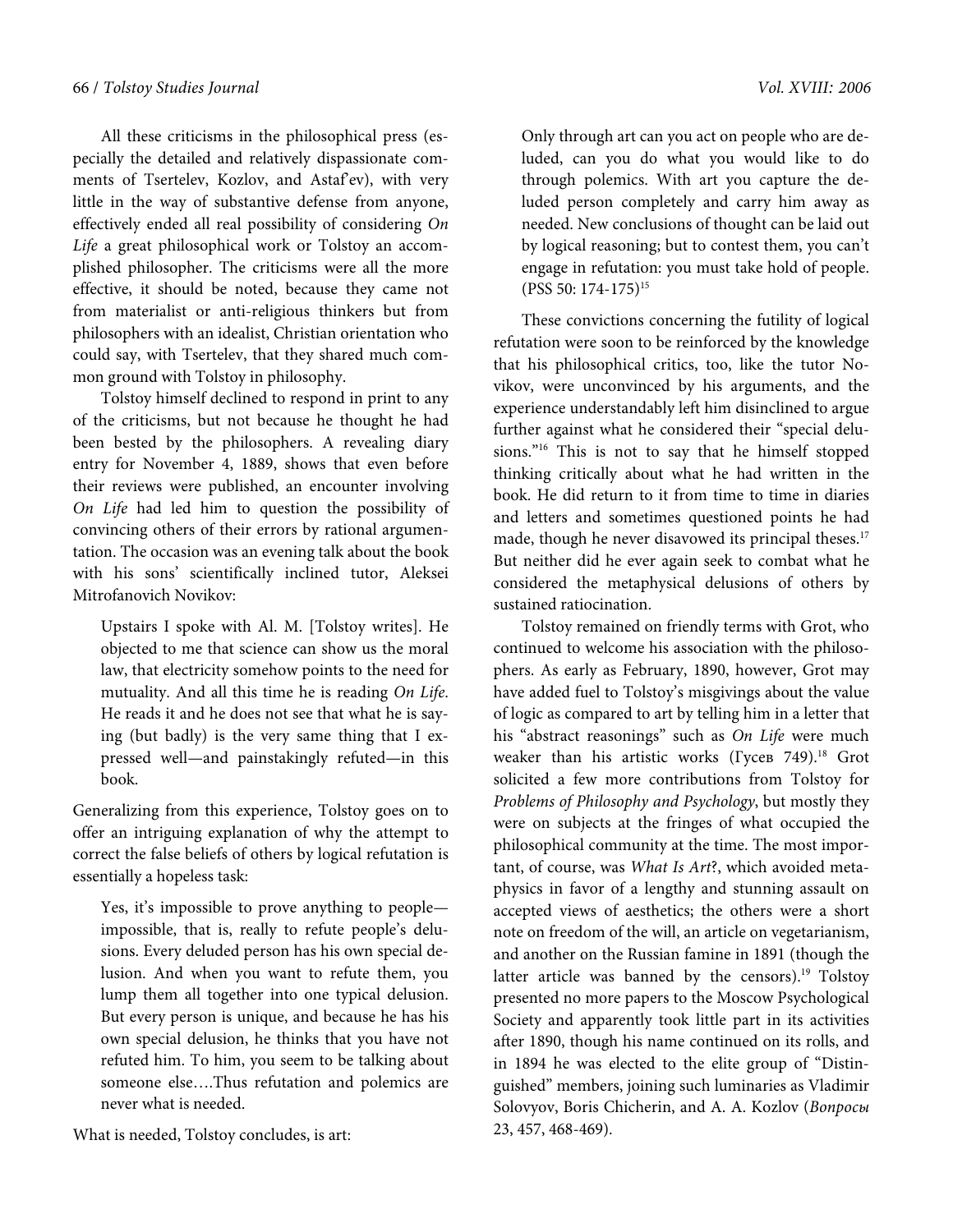Grot, in his editorial introduction to the first issue of Problems of Philosophy and Psychology, wrote of Tolstoy that the questions "raised or posed in a new form by our artist-thinker" could be clarified and resolved only by serious philosophical investigation. The appeal to "emotion or common sense," he went on, can powerfully promote "philosophical inquisitiveness," but "full satisfaction of the latter is possible only on the basis of reason's strict verification of the impulses of the heart and the conclusions of common sense" (О задачах xiv)

In On Life, the "artist-thinker" himself sought to engage in such rational verification of his ideas. But when the philosophers examined his efforts, the consensus was decidedly negative: neither his ideas nor his arguments for them were judged rationally defensible. On Life, rather than providing an accepted underpinning for Tolstoy's world view, gave Russia's fledgling philosophical community an opportunity to display the level of critical acumen it had achieved by the last decade of the nineteenth century. At the same time, the failure of the book to persuade his opponents left Tolstoy with the firm suspicion that not philosophy but art is the best instrument for the correction of "delusions." What he did not suspect, it seems, is that his own resistance to the philosophers' trenchant arguments might well be interpreted as illustrating his perceptive theory of the immunity of delusions to logical refutation.

## **Notes**

An earlier version of this paper was presented at the conference "Ideas and Power in Modern Europe: A Conference in Honor of Andrzej Walicki" held at Notre Dame University on January 20-21, 2006. I wish to express my thanks to the conference participants and to this journal's anonymous readers for their helpful comments.

1. An account of Tolstoy's relations with Grot and the Moscow Psychological Society as well as a detailed history of the writing and publication of On Life can be found in Nikiforov. Other valuable resources for the study of these subjects are Gusev, Poole, the collection Николай Яковлевич Грот в очерках, воспоминаниях и письмах товарищей и учеников, друзей и почитателей, and Joravsky (especially pp. 95-121). I am indebted to Randall Poole for providing me with valuable bibliographical help.

2. The final version of this attachment has not been preserved, but we have an intermediate version, begun in December 1875. See "О душе и жизни ея вне известной и понятной нам жизни" (PSS 17: 340-352, 718-722).

3. For an account, see Gusev 662-663. Although the original text of Tolstoy's talk has not come to light, a stenographic transcript (probably incomplete) was published under the title "Понятие жизни" in the Moscow newspaper Новое время for 22 March 1887 (No. 3973) and is reprinted in PSS 26: 881-885. An English translation of a different partial transcript (the original is unidentified) was published by H. P. Blavatskaia—the notorious occultist "Madame Blavatsky"—in her journal Lucifer (Vol. 1, No. 3 [November 1887], 203-211) as part of an article entitled "The Science of Life," in which she wrote that Tolstoy's "superb lecture" reads "like the echo of the finest teachings of the universal ethics of true theosophy" (Blavatsky 247).

4. See, for example, Nikiforov 753.

5. Jahn, who devotes the final section of his book (93-102) to an illuminating discussion of the connection between On Life and The Death of Ivan Ilich, notes that On Life, more than Tolstoy's other works, relies on rational argumentation rather than religious authority. More recently, On Life and Tolstoy's relations with Grot have figured prominently in the research of Inessa Medzhibovskaya, who views the book as the culmination of Tolstoy's spiritual conversion. See, for example, her article "Teleological Striving and Redemption in 'The Death of Ivan Il'ich'"; her doctoral dissertation, "Tolstoy's Projects of Transcendence: Reading the Conversion"; and her forthcoming book, Tolstoy's Conversion and the Religious Culture of His Time.

6. In this section of the text, all references to On Life are to the Russian text in Tolstoy's Complete Collected Works (Полное собрание сочинений), volume 26. All translations are the author's.

7. For a discussion of Dostoevsky's conception of "the law of personality," see Scanlan 82-86.

8. In the absence of exact Russian equivalents of "self" and "ego," Tolstoy, like most Russian writers, typically uses the first person singular personal pronoun ia for both.

9. Tsertelev's critique of On Life was first published as an article entitled "О жизни" in Русское обозрение, № 7 (1890), 268-296, and was later appended to his 1889 book in its second, supplemented edition. The latter, appended text is the one cited here.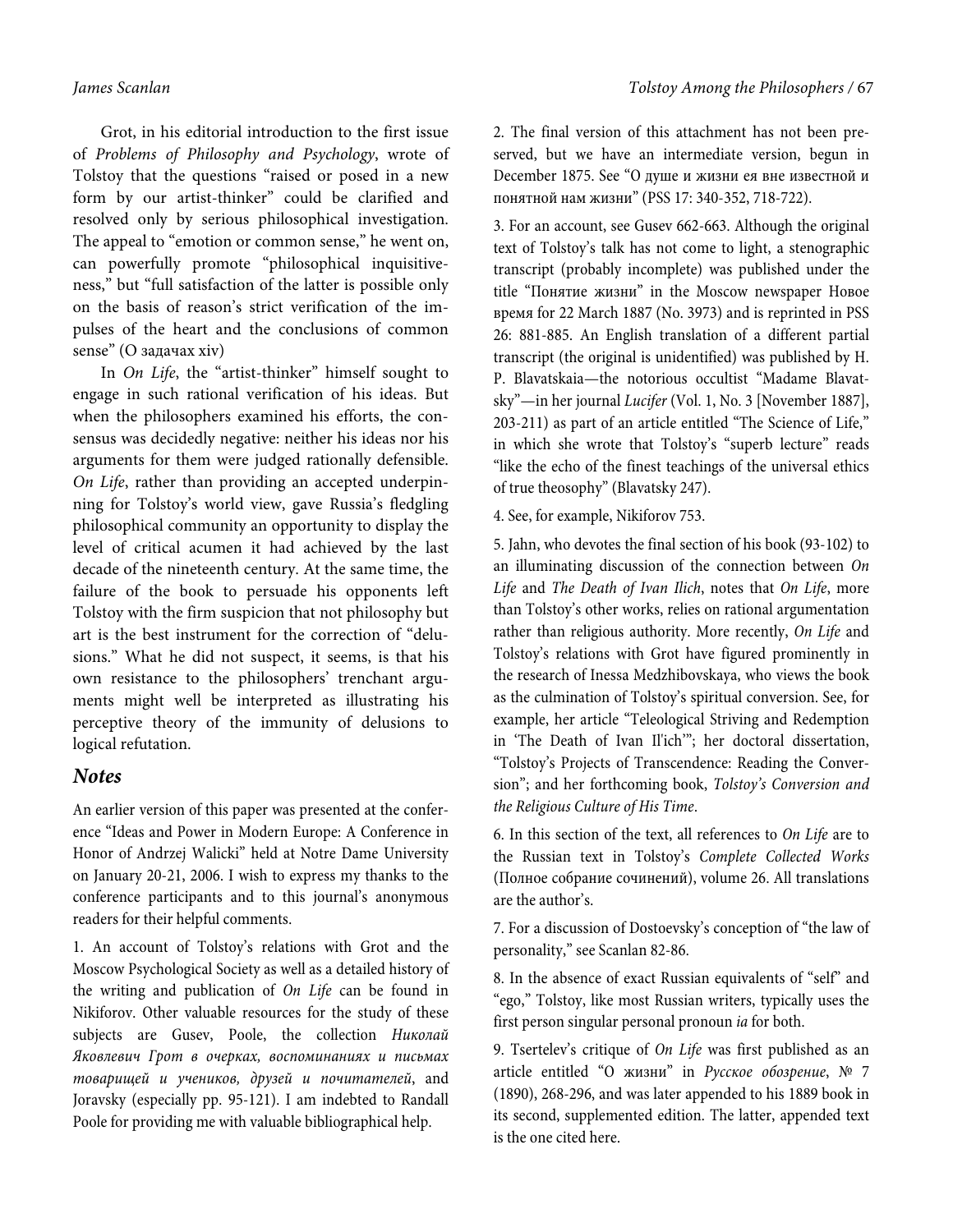10. Kozlov's articles appeared serially under the title "Письма о книге гр. Л. Н. Толстого О жизни" in Вопросы философии и психологии, 1890, books (issues) five, six, seven, and eight. Citations are given to this article, parenthetically by issue number and page number. The articles were later republished in modified form (eliminating the dialogue format) in Kozlov's Религия графа Л. Н. Толстого, его учение о жизни и любви.

11. Tolstoy's terminological imprecision in On Life has been noted more recently by Gustafson, who attributes it to the writer's distrust of "the ability of words to express reality" (91).

12. Neither of them paid much attention to the lengthy treatments of immortality and suffering in the final chapters of the book, but that is surprising only if we fail to realize that discussion of Orthodox Church dogmas or the problem of evil could easily have run afoul of the ecclesiastical censors.

13. For an example of an extended attack on Tolstoy's philosophical and religious views by a church figure of the day (though without specific reference to On Life), see Против графа Льва Толстаго.

14. In an editorial footnote, Grot attributes the very existence of Вопросы философии и психологии partly to Tolstoy's influence (Вопросы философии и психологии, 1891, bk. 8, 100n).

15. I am indebted to Gary Jahn for pointing out to me that Tolstoy had already expressed doubts about the persuasiveness of reasoning some twenty years before, in vol. 2, pt. 2, ch. 12 of War and Peace, where he has Prince Andrey tell Pierre that what convinced him of the reality of a future life was not "doctrine" (учение) or "arguments" (доводы) but the death of a loved one (PSS 10: 117).

16. Tolstoy's only two recorded comments on the philosophers' criticisms are found in his diaries. The first was a cryptic entry for 12 November 1890 in which, referring to the issue of Вопросы философии that contained both Kozlov's first article and Volynsky's article, he writes simply "Poorly gratifies vanity" (Скверно льстит тщеславию) (PSS 51: 103). In the second, an entry for 5 March 1891—Kozlov's third article appeared in the March issue—he writes more informatively but again with a reference to vanity: "I read Kozlov's article against me, and it didn't hurt me at all. I think it's because lately I've had so many lectures and attacks in this connection: I've become deadened, callous,

or, more likely, I've improved a bit, become less vain" (PSS 52: 16-17). Neither entry suggests any desire to respond.

17. Throughout the last two decades of his life Tolstoy frequently recommended On Life as one of the best expositions of his ethical and religious views; see, for example, PSS 50: 183; 65: 67, 238; 75: 51; 76: 152. At the same time, he did occasionally identify particular points he was not satisfied with; see PSS 50: 205; 51: 66-67; 52: 71.

18. We know that Grot had asked Tolstoy to give him The Kreutzer Sonata for publication, and later may have been interested in publishing Tolstoy's "Afterword" to the novel; see Gudzii 633.

19. In chronological order, the publications in Вопросы философии и психологии were: "Первая ступень" (on vegetarianism), 1892, bk. 13, 109-144; "К вопросу о свободе воли," 1894, bk. 21, 1-7; and Что такое искусство?, 1897, bk. 40, 979-1027, and 1898, bk. 41, 1-137.

# **Works Cited**

- Астафьев, П. Е. "Нравстенное учение гр. Л. Н. Толстого и его новейшие критики." Вопросы философии и психологии 4 (1890): 64-93.
- Blavatsky, H. P. Collected Writings. Vol. 8. Adyar, India: The Theosophical Publishing House, 1960.
- Бобров, Евгении. "Обзор книг." Вопросы философии и психологии 29 (1895): 503-508.
- Donskov, А., ed. Л. Н. Толстой—Н. Н. Страхов. Полное собрание переписки. 2 vols. Ottawa and Moscow: Slavic Research Group/GMLNT, 2003.
- Грот, Н. Я. "О задачах журнала." философии и психологии 1 (1890): xiii-xiv.
- Гудзий, Н. К., "Послесловие к Крейцеровой сонате." PSS 27: 625-646.
- Гусев, Н. Н., ред. Летопись жизни и творчества Льва Николаевича Толстого. 1828-1890. 2-ое изд. Москва: Гос. изд. худ. лит., 1958.
- Gustafson, Richard F. Leo Tolstoy, Resident and Stranger: A Study in Fiction and Theology. Princeton: Princeton University Press, 1986.
- Jahn, Gary R. The Death of Ivan Ilich: An Interpretation. New York: Twayne, 1993.
- Joravsky, David. Russian Psychology: A Critical History. London: Basil Blackwell, 1989.